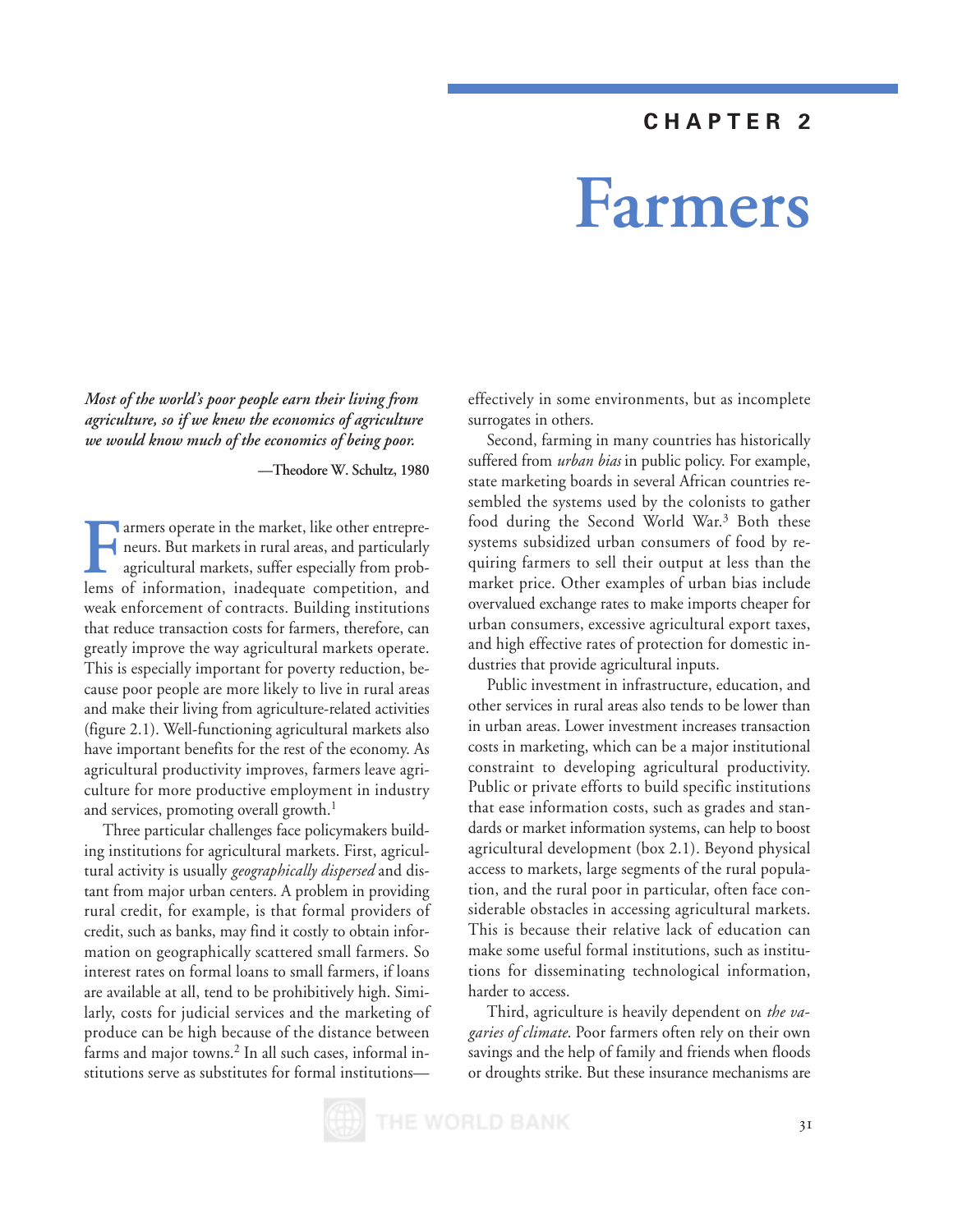**Figure 2.1 Poverty head counts, urban versus rural, selected countries, 1990s**



*Note:* National poverty lines are used, so results are not comparable across countries. *Source:* World Bank data.

of little use when savings are meager or when the entire circle of family and friends suffers from the same disaster. Wealthier farmers and those in richer countries can purchase forms of disaster insurance and benefit from public subsidies when struck by adversities. These subsidies are costly for poorer economies, and markets for disaster insurance require an array of complementary institutions unavailable in most developing countries.

How can governments or communities build effective institutions to raise farmers' returns and lower their risk?<sup>4</sup> This chapter addresses this question by drawing on evidence from successes and failures of institutional arrangements across countries. The interlinked institutions governing farmers' physical and financial assets those for *land* and for *finance*—are particularly important. Secure and transferable rights to land stimulate income-generating investment and reduce uncertainties about future incomes. So do well-functioning rural financial institutions, which provide credit for both income-enhancing and risk-reducing investments and insurance. Institutions for generating and disseminating *agricultural technology* directly affect the yields and risk inherent in agricultural production.

In many countries, marketing problems are the biggest institutional constraints to increasing agricultural productivity. Connecting small, isolated communities into larger markets, and particularly into global markets, stimulates demand for farmers' output. This, in turn, generates demand for inputs. The more open the market, the greater is the demand for effective formal institutions for farmers—from documented property rights in land to better access to credit.

Informal institutions and simplified procedures may be appropriate in situations where complementary formal institutions are absent or where the overall demand for agricultural output is low. In such cases the costs of complex formal institutions may be high compared with their benefits. For example, in areas where there is little competitive pressure on land, communal rights to land can be sufficient for tenure security. Formal titles may be more appropriate in situations where high demand for land gives rise to disputes over land and informal institutions can no longer resolve these disputes satisfactorily.

Innovation, often through experimentation, can identify techniques that overcome the inherent high transaction costs in rural areas. These can range from simple databases that permit technological information sharing among small farmers to improved enforcement mechanisms inherent in group-based lending.

This chapter concentrates on specific agricultural institutions, including land rights, rural financial institutions, and institutions that create and deliver agricultural technology. Many other critical issues that relate to agriculture are dealt with in other chapters of the Report—for example, openness to international trade in chapter 7 and water and electricity pricing in chapter 8—and in other Bank reports.<sup>5</sup>

# **Building more secure and transferable rural land institutions**

Historically land was abundant and was held communally or could be obtained by any who laid first claim to it. But as population grew, land in many parts of the world—specifically, agricultural land—became more scarce, until its relative scarcity raised its value. As land became more important as a productive asset, it moved into individual or family ownership. With private property came the need to prove ownership. Even in ancient Egypt and Mesopotamia, titles for land were important for land transactions (box 2.2).

Today the nature of property rights in agricultural land varies widely across countries. Both governments and communities have built institutions to define these rights. In some countries, such as Uzbekistan, the state owns all land. In China private ownership of land is also prohibited; government regulations allow private citizens to lease land legally for 15 years, although prac-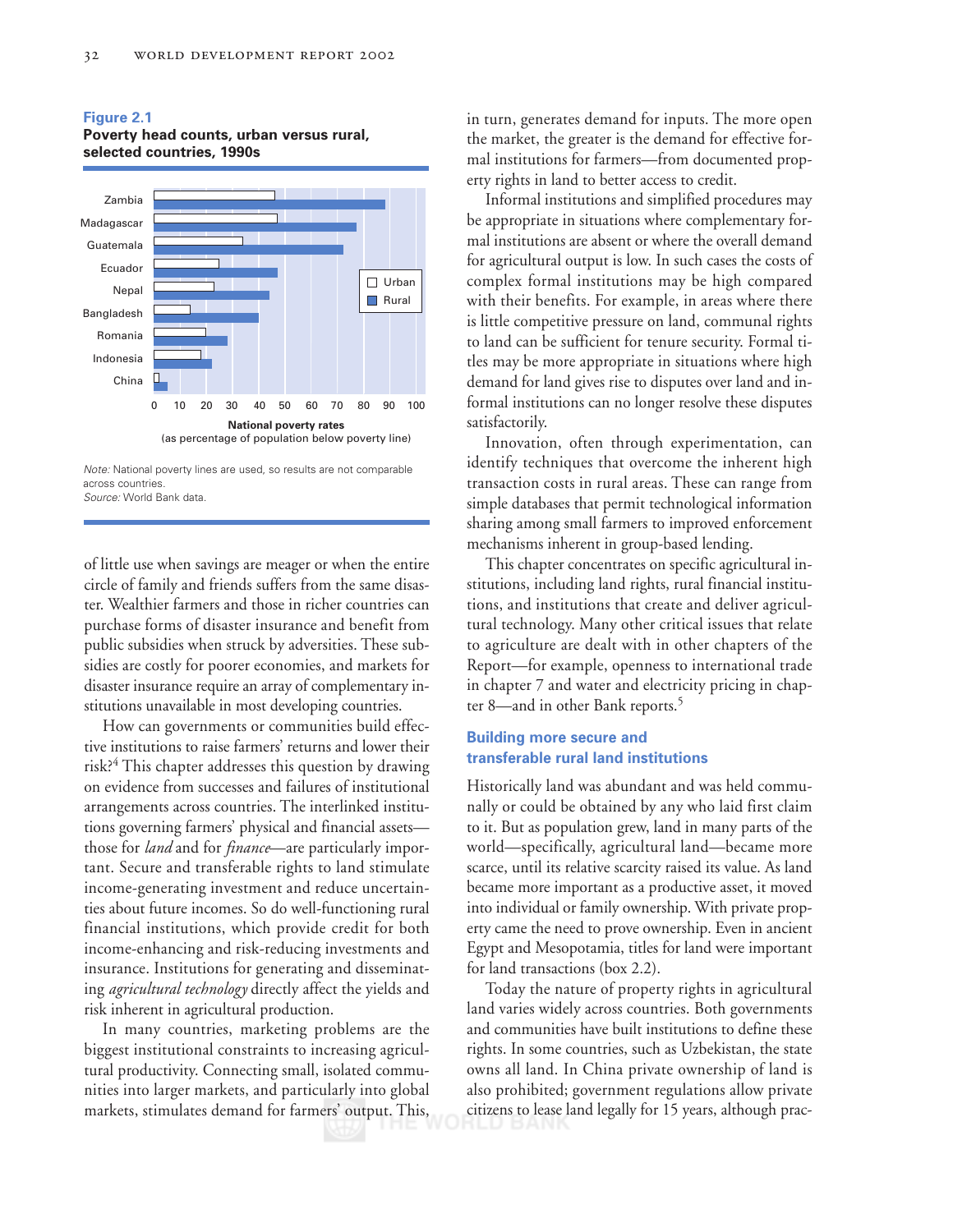# **Box 2.1 Agricultural marketing institutions**

When complex agricultural marketing arrangements in developing countries fail, it is usually because of the lack of effective supporting institutions. The state has a role to play in building better marketing institutions, but not through s*tate marketing bodies,* which have clearly been unable to balance conflicting state objectives, including credit provision, tax collection, and food security and price stability for urban consumers. Instead, the state can facilitate private marketing institutions, such as contract farming and cooperatives.

*Contract farming* arrangements, or "out-grower schemes," are attractive for farmers in developing countries because they help small farmers access modern inputs, such as credit and seeds, and market their produce to domestic and international markets. These schemes range from agreements between individual traders and farmers, as in many Asian countries, to more formal systems in countries of Latin America, Central Europe, and East Asia. Even though the institution is private, governments can help build it in two ways: as information facilitator, helping to match small farmers with domestic traders and agrobusiness firms; and through complementary institutions, especially contract enforcement mechanisms (such as courts to resolve contractual disputes, or grades and standards).

*Farmer cooperatives* are more common in industrial countries than in the developing world, dominating the dairy sector in Finland, wheat in Canada, rice in Japan, and grain in Argentina. By tackling the problems caused by the relative smallness of individual farmers, cooperatives can be very successful in dealing with both information asymmetries and competitive power versus purchasers. They do this through collective action, pooling resources and lowering the unit costs of transactions. For marketing cooperatives in developing countries, the record has a clear lesson: governments should stop trying to impose "top-down" cooperative structures on farmers. Cooperatives such as Anand in Gujarat, India, or UGC in Mozambique have seen success because they are voluntary in nature, which helps mitigate some collective action problems, such as low effort by participants (a problem that has plagued state-led agricultural cooperatives). Also, they have experimented with context-specific institutional design, which has improved trust, transparency, and innovation.

Whatever the organization of marketing, purchasers can still incur high costs to verify the quality of goods they buy. Two institutions have evolved to meet these needs: grades and standards provide a greater level of certainty about the quality of produce, and market information systems provide information to farmers.

Because agricultural products have a vast array of characteristics, *grades* (classifications based upon quantifiable attributes) and *standards* (rules of measurement) are used to separate similar products into categories and describe them with consistent terminology. This evaluation system can significantly reduce information costs by allowing traders to contract "remotely" through commodity specification rather than through on-site visual inspection. But the benefits go beyond this. Because grades and standards can be independently certified, they facilitate access to credit, through the use of warehouse receipt schemes, inventory credit, and commodity exchanges. They can also expand the market by allowing price and quantity comparisons, and thus trade, across markets with common standards.

In the rice market in Japan, standards and grades were created when the spread of railroads began to link once-isolated markets. Throughout the world the expansion of trade between communities has created a similar demand for such standards and grades. Private merchants usually initiate standards. But as the volume of exchange increases, the importance of public intervention to promote the use and adaptation of standards increases.

International standards are often sponsored by larger farmers and firms in developing countries. These standards may promote overall exports. Yet smaller farmers who are currently involved in export markets may be left out of the process. The setting of highlevel standards may raise their costs. These farmers have two options. First, they may reap part of the benefits of standardization, such as lower information costs, through the use of informal institutions that have evolved to mitigate informational problems (as with informal brokering arrangements in Ethiopia). Second, policymakers can reach out to enroll poor farmers in certification programs to integrate them into the wider agricultural markets, as is being done by Mayacert, a nongovernmental organization (NGO) operating in Guatemala.

*Market information systems* (MIS) generically describe dissemination networks of *public* data that provide information on agricultural markets. For farmers, knowledge of market information (such as the prevailing price of a commodity in key wholesale markets) can help them to plan their production, harvesting, and sales according to market demand. For traders, better information improves their ability to decide whether to hold products in storage or ship them to the most lucrative markets. In both cases MIS are of special use to smaller farmers or traders, who lack the scale economies to gather such information on their own account.

In most industrial countries, private agencies provide agricultural market information for a fee, while public agencies collect market data and make the information available free of charge. Given the high cost of collecting and disseminating such information in areas lacking standardization of quality and weights and adequate communication infrastructure, any user fees charged by private agencies are likely to be high. So the public sector has an important role in poorer countries.

Public sector MIS systems are not widespread—a survey of 120 developing countries identified only 53 such systems (Shepherd 1997). But they are usually barely functional. This is due to inadequate financing, inability of bureaucrats to collect reliable market information, and reluctance of traders to divulge information for fear of being taxed.

Nevertheless, several innovative strategies for effective dissemination of market information are being explored. For example, the government of Andhra Pradesh, India, makes prices of produce in different regional markets available on a website that is updated daily. Again, a major role for the public sector may be to help market participants improve their *own* information flows by expanding the availability of low-cost communication technology. For example, the exchange of market information in Ghana, the Philippines, and Bangladesh was boosted when governments made rural access a condition for granting licenses to mobile telephone companies. Consequently, market traders increasingly gather and convey information among themselves through the use of their own cellular telephones.

*Source:* Chaudhury and Banerji 2001, *World Development Report 2002* background paper.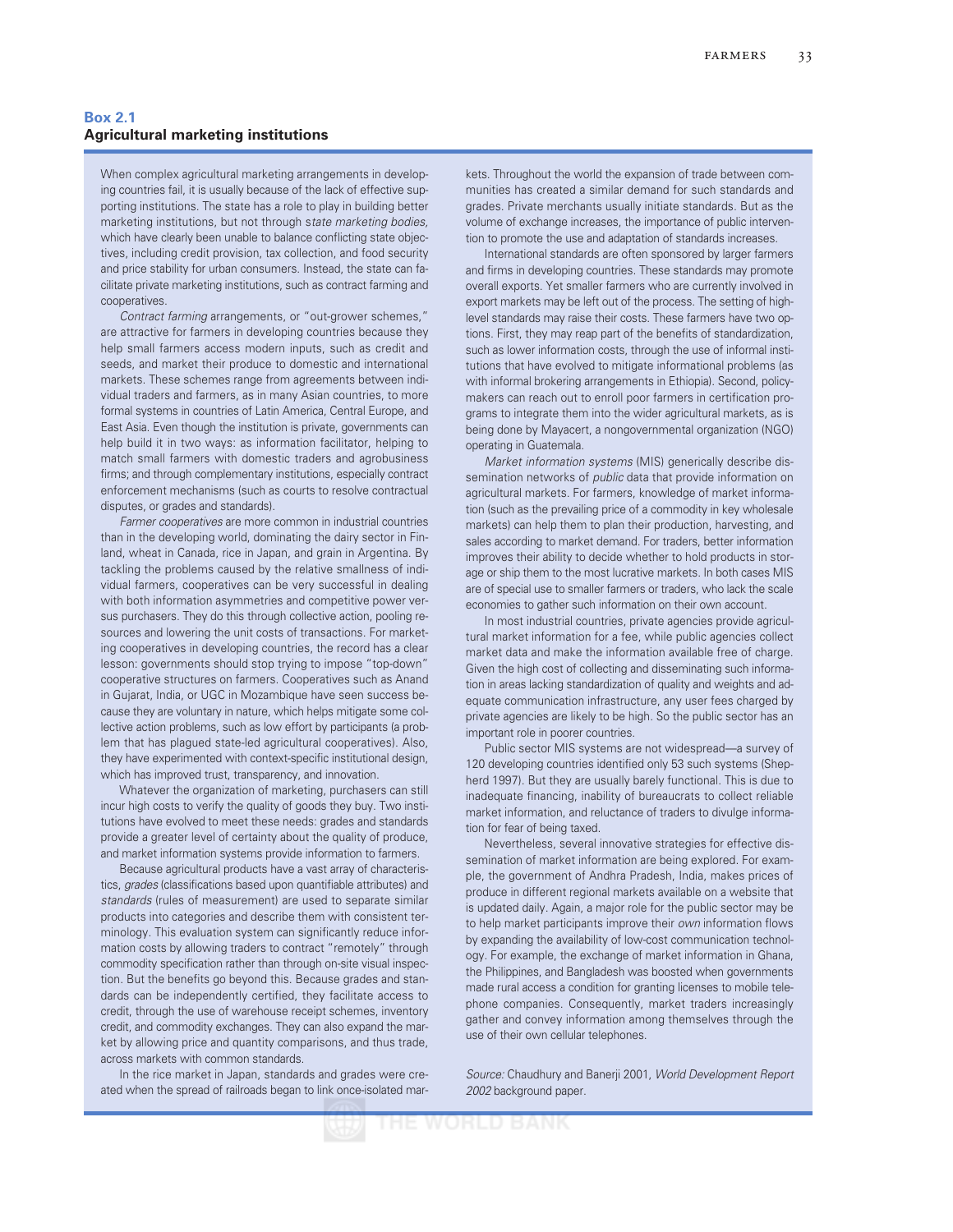# **Box 2.2 Early institutions of land ownership in Mesopotamia and Egypt**

From the dawn of agriculture around 10,000 years ago until a couple of centuries ago, land has been abundant relative to population in much of the world. Land in early times was usually owned, if at all, by the king or the temple. In Egypt the Pharaoh Menes (c. 3100 B.C.) carried around deeds certifying his ownership of all land, granted to him by the king of the gods. But private land ownership and land sales were also recorded. In Uruk (in southern Mesopotamia, c. 3000 B.C.), there are records of individuals who "owned" land, although titles did not exist—and tablets give information on the sale of this land.

Some of the earliest existing physical records of private landholdings date from the reign of Hammurabi (16th century B.C.), whose famous code also laid down specific circumstances under which the king would step in to resolve land disputes. In Hammurabi's time, land assignments were delineated by pegs around the boundary, and a record of all landholdings was kept in the palace. By the third century B.C., it had become common for Egyptian landholders to keep a document of possession with themselves. By the time of the Sassanian era (A.D. 224 to 651), property ownership in Mesopotamia required a written deed, witnessed and then registered with the state.

*Source:* Powelson 1998.

tices differ across different localities. Similarly, although private ownership is forbidden in most Central Asian countries, some governments have developed welldefined and often-codified use rights to state property and have built organizations to administer them.<sup>6</sup> Privately determined and ill-defined "squatters' rights" constitute ownership and transferability of cultivated land for many small farmers in Latin America. Communities and tribes in many African countries have informal, individual use rights to communally owned property.<sup>7</sup> Land tenure is transferable in most of South Asia, but uncertain institutional arrangements have resulted in clashes about ownership and the potential for government seizure of land, leading to insecurity in some areas.

Secure and transferable land rights can be provided by both informal and formal institutions. Such systems must provide information on who owns the land, who has a secured interest in the land, where land transactions are registered, and how to access this information. The community-defined ownership or use rights in parts of Africa, for example, perform these functions.

#### **Box 2.3**

#### *Quilombos* **in Brazil: infrastructure, social change, and a new demand for land registration**

Until recently settlements known as *quilombos* have been hidden away in Brazil. Tucked away in geographically remote settings, these communities are inhabited by the descendants of runaway slaves. Their remoteness was originally an effort to avoid discovery and scrutiny by slave owners. Today the settlements are connected to the rest of Brazil and the world by new and improved road, river, and rail links. As a result the value of this land has grown for ranchers, mining companies, and land speculators, who have been attempting to take over some of the *quilombo* lands for development. Initially these efforts were relatively successful because *quilombo* inhabitants did not have formal titles. Since their ancestors had been illiterate, no documents testified to the existence of their communities, and all official records of slavery were officially destroyed in 1890.

Yet a government-sponsored effort is now under way to give *quilombo* dwellers legal title to ancestral lands This process was eased by the adoption of a new constitution in Brazil in 1988, 100 years after slavery ended, which finally recognized the rights and status of descendants of runaway slaves. By 2000, 743 *quilombo*s, some dating back to the 17th century, had been identified across Brazil and were seeking formal recognition of their status. There have been some attempts to expedite the titling process, such as accepting the oral testimony of the oldest residents as proof of settlement claims. Still, the process of regularization has not gone as fast as could be hoped, and the government is trying to accelerate it.

*Source:* Rohter 2001; Fundação Palmares 2000.

In many cases establishing formal titling is an unnecessary cost in the medium term. But formal property rights systems enforced by the state are needed to reduce land disputes where population growth or demand for agricultural produce leads to competitive pressures on land or where transactions with those outside the community are common. For example, the demand for formal individual property rights was stimulated in England by the demand for wool and thus for sheep. In Kenya the demand for formal land rights was triggered by the emerging global market for plantation crops, while in Thailand the cause was the internationalization of its market for rice following the 1826 Bowering Treaty. Better infrastructural services that connect remote lands to the market can also stimulate the demand for formal institutions to delineate and enforce property rights, as has been the case in Brazil (box 2.3).

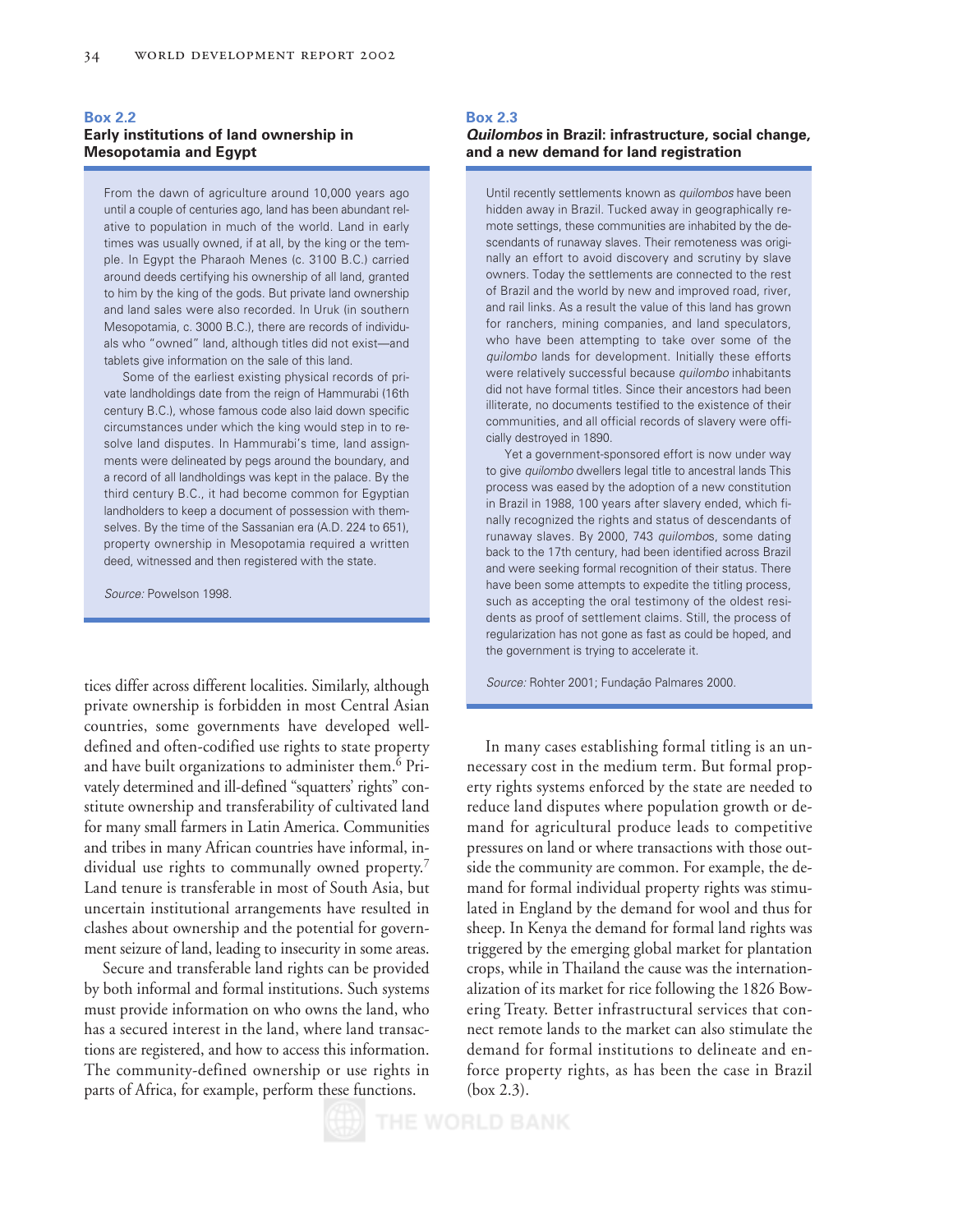# *Improving agricultural productivity through better land rights*

Improved security of tenure can raise the expected returns from investment and ease credit constraints. This in turn can raise investment levels and productivity. Secure tenure to land helps assure investors that the returns to their investment will not be expropriated by government or private agents. Better land tenure also increases access to credit, since land can be used as collateral (discussed in chapter 4).

If land tenure is secure, a functioning land market that allows transfer of property from one owner (or a possessor of user rights) to another can help raise productivity by transferring land from less efficient cultivators to more efficient ones. This overall productivity gain, of course, is greater if there are functioning credit markets—otherwise the more efficient farmers would not be able to raise the capital needed for the purchase. Productivity increases also depend on sellers being able to engage in other income-generating activity. Several studies of China, one of the few countries that has experimented with allowing different systems of transfer rights across different provinces, have confirmed that higher levels of transferability were positively correlated with higher levels of farm investment.<sup>8</sup>

In many developing countries extensive regulation of land market transactions has meant that land markets seldom operate freely. Since transparency tends to be low and administrative capacity limited, these regulations also encourage corruption. Lowering these costs of land transactions may be of particular importance in parts of Asia, especially South Asia, where a flourishing land market could improve productivity by avoiding excessive fragmentation and subdivision of landholdings (box 2.4).

# *When are formal titling institutions needed?*

Formal land titles can increase access to credit and raise investment in land. But these functions greatly depend on the broader institutional environment. Governments should embark on large-scale titling programs only where competitive pressures and potential disputes mean that community land tenure arrangements are ineffective.

Efforts to issue documented and registered land titles have gained prominence in recent years. In many cases, titles have formalized undocumented tenancy rights, which can range from long-established community- or tribe-based systems, as in the Brazilian *quilombos* exam-

# **Box 2.4**

## **Examples of policy barriers to the operation of land markets**

Even when land transfer is allowed by law, extensive regulation of transactions can frustrate the operation of the land market. The following barriers can be reduced by government actions.

*Restrictions on land sales*. Some countries prohibit land sales outright. In many transition countries land privatization has been accompanied by ceilings on sale prices and moratoriums on resales. Governments have indirectly restricted land sales by mandating that any land transaction has to be approved by a higher authority.

*High sales costs*. High transaction taxes or high fees can discourage land sales or drive them into the informal sector. In the Philippines and Vietnam the tax on land transactions is almost 20 percent of land value. Costs can also be high when lack of competition results in high fees for services associated with land sales.

*Restrictions on land subdivision*. Such restrictions have been established in former colonial environments to prevent the disintegration of large farms often formerly owned by colonialists, without any economic justification. For example, Zimbabwe continues to have these restrictions, while South Africa has just recently begun the process of repealing its regulation.

*Restrictions on the use of land for collateral*. Examples include Vietnam, where the value of land as collateral is limited by law and where foreign banks are not allowed to take land as security for credit. Also, creditors cannot own or exchange land use rights, and any land that is repossessed is auctioned off by the state. In Mexico banks can obtain the use right but not the ownership of land.

*Lengthy land registration processes.* In Mozambique there is a backlog of about 10,000 applications for land rights, which means long delays between receipt of an investment plan and eventual granting of the land right. In Cameroon the minimum amount of time it takes to register a plot is 15 months, and registration commonly takes between 2 and 7 years. In Peru the official adjudication process takes 43 months and 207 steps in 48 offices, although an expedited process is now being implemented in selected areas.

*Source:* Deininger 2001, *World Development Report 2002* background paper; de Soto 2000.

ple in box 2.3, to occupancy rights by squatters on land.9 Formal land titles have also been established during land privatization processes (as in the transition countries). As discussed in *World Development Report 2000/2001*, clearly defining land rights during land reforms is key to improving the lives of poor people farmers and nonfarmers alike.<sup>10</sup>

But the financial and administrative costs of a formal land titling program are high. This raises the question of what types of institutions are needed, and when.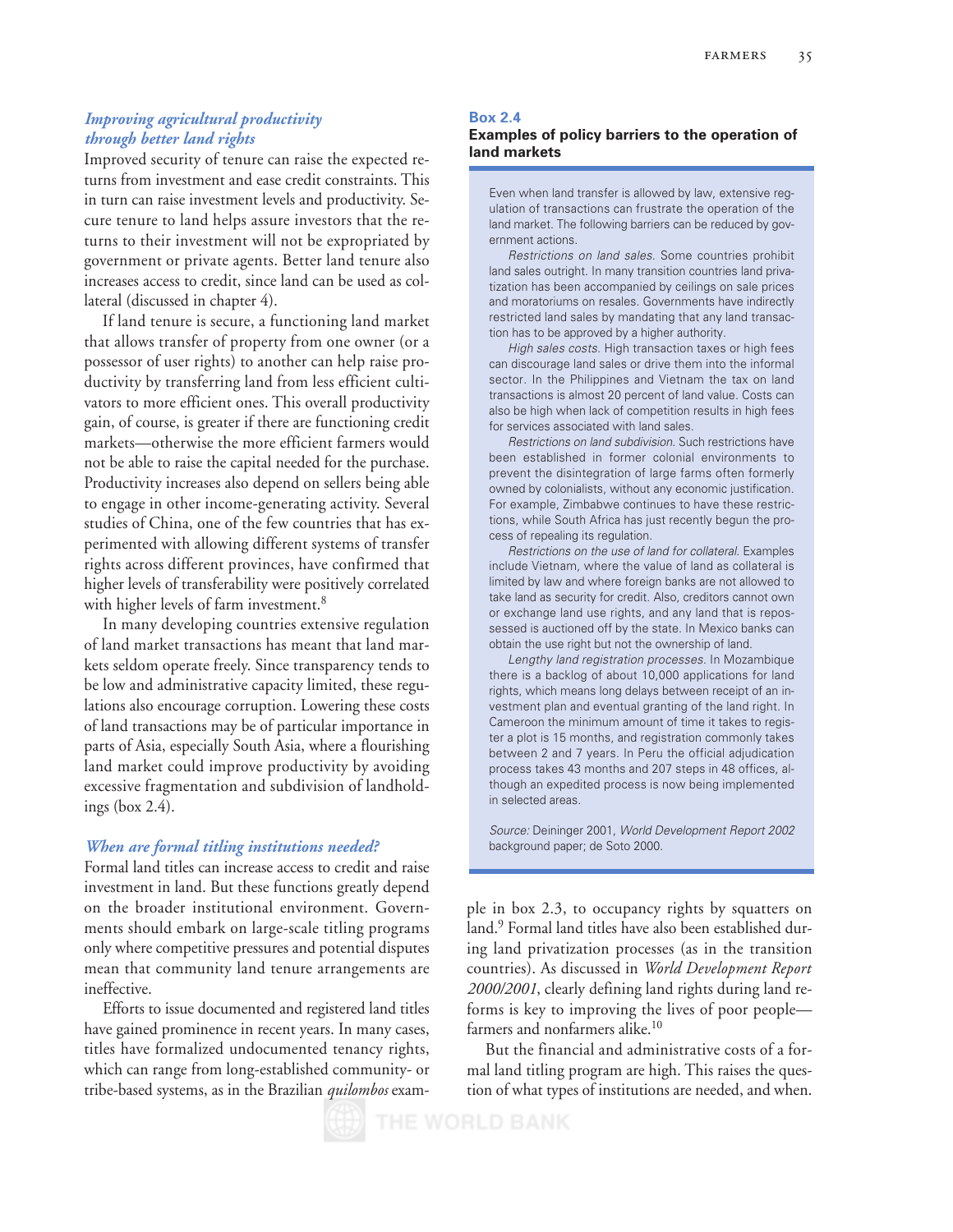Formal land titles create secure and transferable property rights by providing better information. Informal land right systems are based on the knowledge of community members and neighbors. These individuals may know the quality of a piece of land, who truly owns it, and its precise physical demarcation. But outsiders to the community who want to buy land have little access to this information, and no way to ensure the reliability of the information they obtain. Formal land titles can help to remove this source of uncertainty. At the same time, by resolving ownership disputes, they can thwart arbitrary seizure. They also ensure that the price of the land more closely reflects its value rather than the added costs associated with verifying its ownership status and physical location.

Property owners may clearly demand the establishment of formal titling systems when informal systems become less effective. This usually occurs when land becomes relatively scarce and in dispute. Increased openness to other communities and competition in product markets—reflecting strong market demand for agricultural output—has often increased the demand for formal titles. In areas of new settlement or frontiers (as in Brazil), formal titles can enhance the security of agricultural ownership.<sup>11</sup> For 35,000 squatter families living on encroached forest reserve land in Thailand, a land reform project in the 1980s provided occupancy certificates that could be upgraded to full land titles. Since the 1980s the World Bank has been supporting land titling projects in Thailand. Studies have found that these efforts have encouraged significant productivity-increasing investments and greater access to credit. The Bank is continuing to work with the Thai government on a 20-year program to improve the land titling and administration system.<sup>12</sup>

In other situations community-based approaches offer a cheaper and effective alternative to formal institutions.<sup>13</sup> The first situation occurs where buyers and sellers know each other at the local level and where there is strong peer pressure to avoid socially disruptive property disputes. In these cases the main source of demand for land is often from within the community; the community is strong and close-knit; there is consistency and continuity of community leadership; and any certificates of ownership issued by those in the community are accepted by others in the community. The second situation occurs where community arrangements are also legally valid and enforceable. Under Nigerian law, for instance, "customary tenure" is defined as those systems administered by communities or their leaders. The great majority of these holdings are held under rights of inheritance derived ultimately from community membership—rights that are defensible in the local courts.<sup>14</sup>

The third situation arises where administrative and institutional shortcomings mean that formal titling does not result in more secure tenure than informal alternatives. The effectiveness of formal titles depends on the quality of the title—such as clarity—and respect for the law. National legislation for tenure reform has limited capacity to change behavior when indigenous arrangements on land persist.<sup>15</sup>

The fourth situation occurs where the benefit of formal titles is low because of failures in other agricultural institutions. That has been the case in Kenya, for example.<sup>16</sup> If complementary markets for credit and for marketing of inputs do not work, then the first policy responses, given limited institutional or organizational resources, should be in those areas.

Available empirical evidence from studies on Asia and Latin America suggests a positive relationship between tenure security and investment. For example, studies for the Brazilian frontier found formal titles increased productivity by providing clear information about ownership rights in undeveloped areas.<sup>17</sup>

Land titles can also improve access to credit. But titles alone are not sufficient—cross-country experience suggests that the difference has been the existence of complementary institutions. In Thailand the existence of formal land titles has facilitated the flow of both formal and informal credit (box 2.5). Moreover, increased investments in titled land raised its value and improved access to credit.<sup>18</sup>

At the same time, studies have generally found that formal titles have little effect on access to and use of credit in very poor regions in Africa, India, and some parts of Latin America (box 2.6). Two related factors explain this finding. First, complementary formal credit institutions may not be widely available. A study of two villages in southern India found that transferable land rights had little effect on credit, probably for this reason.<sup>19</sup> Land titles alone may not lower the high costs of enforcement and of managing very small loans that formal lenders deal with in lending to small farmers. For instance, a study for Paraguay found that the effect of formal titles on credit varied strongly with size. Smaller producers holding fewer than 20 hectares were excluded from the credit market.<sup>20</sup> Second, the lack of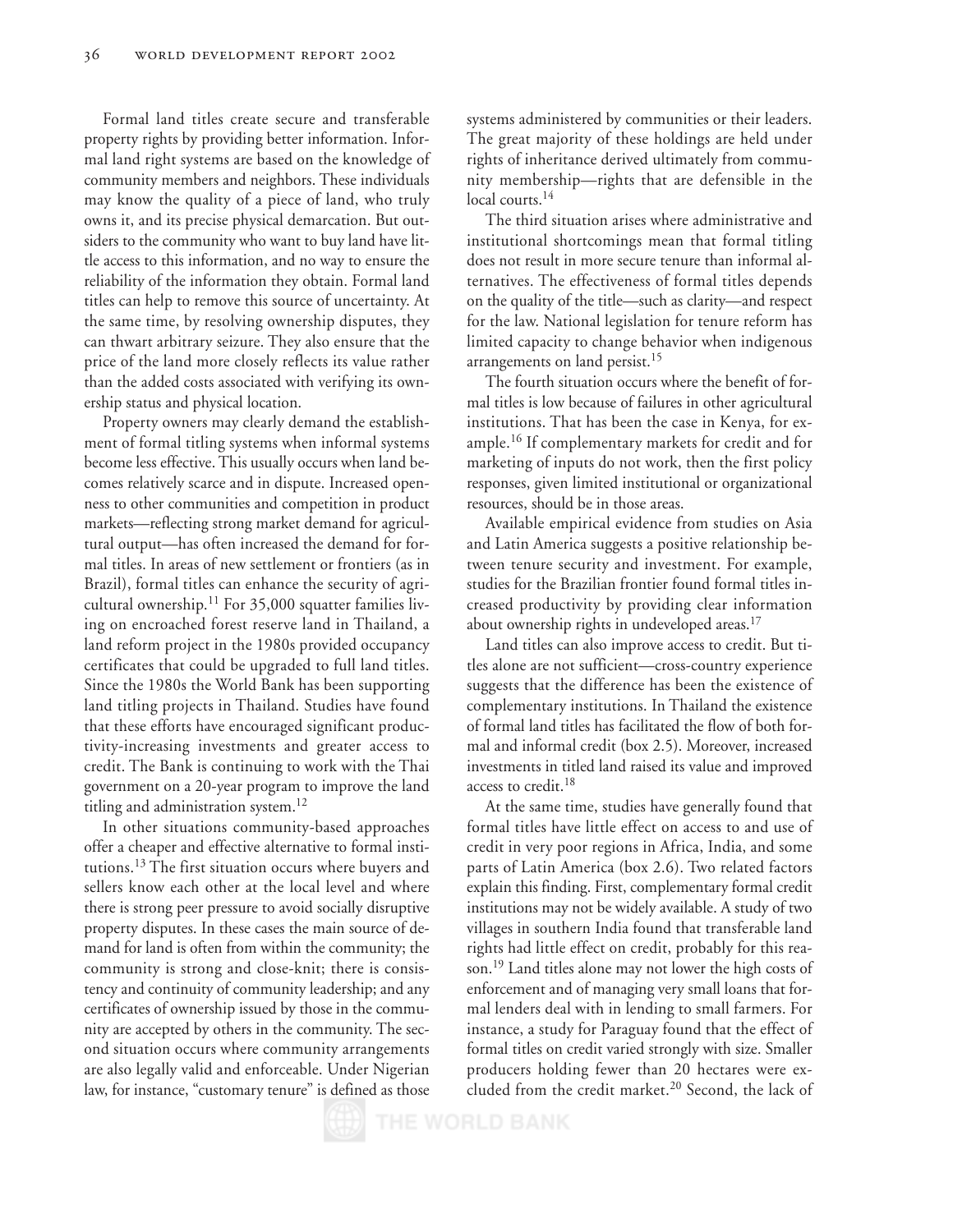## **Box 2.5 Informal collateral transactions using land titles in Thailand**

While formal title documents for rural land can facilitate credit transactions, the costs of registering liens can be high, and the process can be time-consuming. Therefore, lien registration may not be compatible with loan transactions of relatively smaller amounts or short duration. Alternative arrangements have emerged, however, that take advantage of the value-enhancing effects of titles on collateral while avoiding the high transaction costs of formal lien registration. In Thailand in the 1980s a study found that borrowers sign a power-of-attorney authorization to a lawyer representing the lender (typically a trust of local businessmen) and leave the title document with the attorney. The cost of foreclosure in such a case is low, and the risk to the lender is reduced considerably. This procedure screens out borrowers with overly risky projects at a very low transaction cost compared with a formal registration of lien. While these arrangements have been documented for Thailand, they are likely to exist in many other regions of the world where the transaction costs of registering formal liens are high.

*Source:* Siamwalla and others 1990.

other complementary formal institutions, specifically enforcement mechanisms, makes a difference. In Kenya, for instance, where banks were prevented from foreclosing on property used as collateral, a study found that banks did not make loans to farmers despite the existence of formal titles.21

# *Building effective institutions for the land market*

Formal land market institutions include land registries, titling services, and land mapping. In building these institutions, three characteristics should be kept in mind: clear definition and sound administration of property rights; simple mechanisms for identifying and transferring property rights; and thorough compilation of land titles and free access to this information.<sup>22</sup> Although this discussion focuses on rural land markets, most of the lessons hold for urban markets as well.<sup>23</sup>

*Clear definition and sound administration.* A land registry, where titling information is filed, helps to solve the central problem of information on property rights. Many of the functions of a land registry can be performed by the private sector. But the government has a role in ensuring that the registry provides comprehensive ownership evidence to the public at low cost. For this, it has to enact land registration laws that define

# **Box 2.6**

# **Do indigenous land rights constrain agricultural investment and productivity in Africa?**

Most African farmers still hold their land under indigenous, customary, or communal land tenure systems. In the traditional African society, the household, the village, and the kin group provided insurance against risks, access to informal credit, and security. Lineage rules of inheritance helped to enforce intergenerational transfers. The threat of sanctions, which included exclusion from the social structure and its benefits, was the major instrument of enforcement of the rules. Even where households have become geographically dispersed, the common inheritance of land in the village and the social support system of the traditional society continue to bind them together.

In the past such land tenure systems were thought to provide insufficient tenure security to induce farmers to make necessary investments in land (World Bank 1974; Harrison 1987). But research has shown that such systems can be effective. The evidence from rain-fed cropping areas suggests that indigenous tenure systems have been flexible and responsive to changing economic circumstances (Place and Hazell 1993; Bruce and Migot-Adholla 1994). Harrison (1990) found that smallholders in Zimbabwe, despite not having private title to their land, have achieved rapidly increasing maize yields and that their productive performance is not inferior to that of the biggest commercial farmers in the country. Mighot-Adholla and others (1994a) found similar results for Ghana.

*Source:* Bruce and Mighot-Adholla 1994; Collier and Gunning 1999; Soludo 2001, *World Development Report 2002* background paper.

rules for original adjudication of registered title, establish if and how provisional rights can be registered, and stipulate how these rights subsequently mature. The government also needs to establish an authority (which can be public or private) to ensure the impartial maintenance of land registers, to determine the nature of these registries, and to delineate the method by which a register for the whole jurisdiction is to be compiled and subsequent transactions are to be recorded.

Clearly defined land parcels need to be based on credible land surveys. Otherwise, increasing land disputes the resolution of which, given the overworked judicial systems in many developing countries, usually takes a long time—can undermine the fundamental aim of land registries. In Indonesia, for example, land disputes account for 65 percent of all court matters.

Administration of the surveys has to address two concerns. First, survey standards should be commensurate with the country's (and region's) level of economic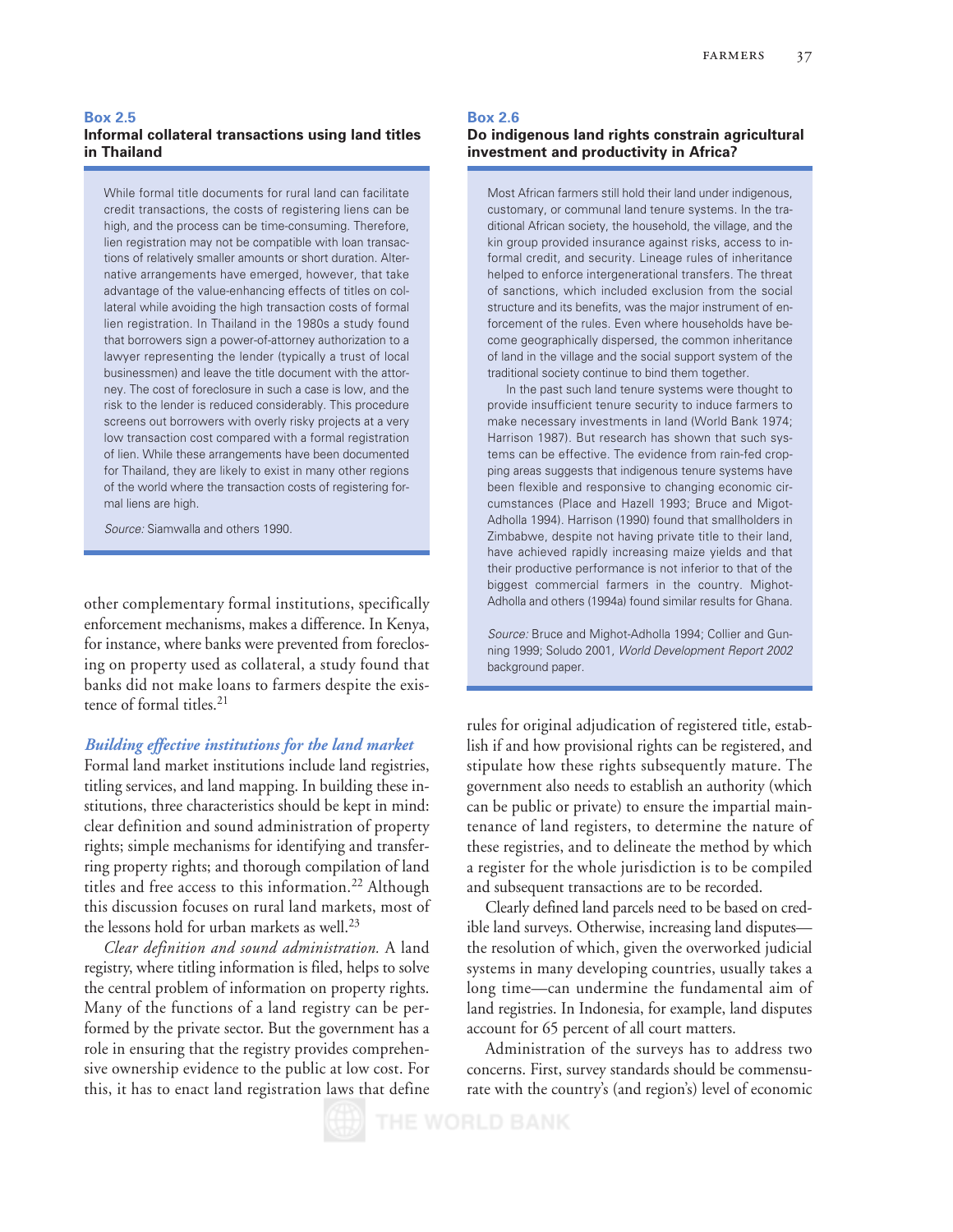development. In Zambia, for instance, standards require the same degree of survey precision for office blocks in the capital as for 5,000-hectare farms in sparsely populated areas. $24$  In poorer countries, more comprehensive survey coverage of land boundaries at a lower level of precision and cost (using neighboring parcels and landmarks) may be preferable to a low level of coverage at a high level of precision (say, satelliteaided mapping). Second, there needs to be an adequate supply of survey professionals, so that the land registration process is not unnecessarily lengthy. In Zambia, for instance, supply restrictions by the tightly knit association of surveyors meant that there were only seven qualified surveyors in the entire country in 1994. Indonesia, Malaysia, and the Philippines have also reported similar restrictions and lack of surveying capacity.<sup>25</sup> Pressure by media groups, civil society, and government to ease such anticompetitive behavior could yield results.

*Simplicity of identification and transfer*. In practice, establishing formal land rights can be a lengthy and cumbersome process. There are simple ways to ease this. One is to convert occupancy rights into full title. In Mozambique, for instance, land rights are granted to cultivators based on actual occupation for the last 10 years. Oral testimony is sufficient to support land ownership claims, and communities can request formal titles at any point. Similarly, oral testimony is being accepted in many cases of formalizing the *quilombos* in Brazil (see box 2.3). Suffering from a backlog of land disputes in the regular court system, Mexico established specialized agrarian courts (box 2.7). The admission of oral evidence and a degree of decentralization have made such courts accessible to the poor at reasonable cost.

Computerization can also simplify the identification and transfer process (as in the example of Andhra Pradesh, India, given in box 1.8). Although the initial investments in technology can be large, they can have high payoffs in speeding up land transactions in densely populated areas. Tax payments can also be used as a proof of possession that can eventually be converted into ownership. This mechanism also provides an incentive for landowners to pay taxes. Finally, transferability of land rights can be eased by reducing regulationinduced costs of transactions (see box 2.4).

*Thorough compilation and free access to titling information.* Incomplete land registries, where certain land plots are not part of the information base, are a common feature of developing countries. A combination of

#### **Box 2.7**

# **A transparent and accessible institutional framework for granting land rights in Mexico**

Mexico established a special institutional infrastructure for granting land rights, which has three elements: (a) an ombudsman's office to supervise the regularization of land ownership; (b) a system of special courts to attend to the large number of existing land conflicts (and provide an opportunity for quick appeal of any irregularities occurring during the regularization process); and (c) a modern registry to record land rights that had been established to ensure that they could be used in commercial transactions.

Beneficiaries agree that the program has increased tenure security, and evaluations have demonstrated the positive impact it has had on the functioning of land markets. This transparent and accessible institutional framework has also improved governance in areas that were hitherto dominated by local cliques and party bosses.

*Source:* Deininger 2001, *World Development Report 2002* background paper.

technical, administrative, and legal impediments may cause this problem. For example, in Indonesia and Madagascar a lack of coordination between the legal and the fiscal cadastre, or official register of land ownership, prevents the government from knowing how much land it owns.

Land registries that are not publicly accessible raise the cost of transactions. In Tajikistan and several other countries of the former Soviet Union bureaucratic intermediaries are needed because the land registries are closed to the public. In other countries, such as Indonesia, there is separate title recording, which requires extensive cross-referencing between the legal and fiscal systems. This separation affects not only the speed of access (which can be eased by computerization), but also the integrity of the system.

Experimentation through pilot projects helps identify institutions effective for a given context. An example comes from Côte d'Ivoire, where the World Bank is working with the authorities on the Plan Foncier Rural. A pilot project helped to develop the methodology for the systematic clarification and certification of rural land tenure. Mapping and documentation of land rights is carried out by the professional team, accompanied by the land user or owner, neighbors, and village chiefs, moving from field to field within a village area. Any disputes that arise are settled by the entire entourage on the spot. When mapping and documenta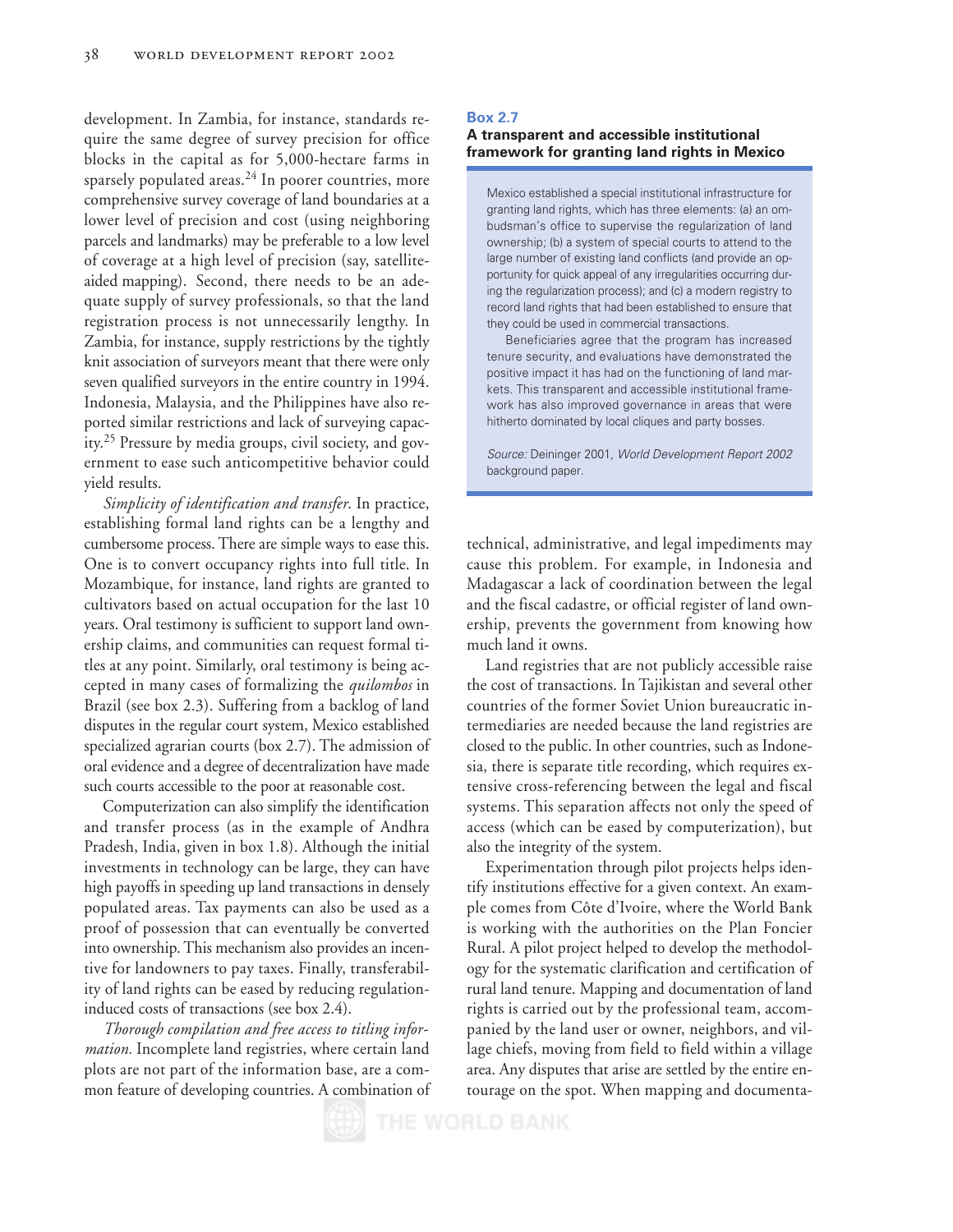tion of ownership and user rights are completed, the information is made publicly available so that claimants can openly register disagreements. If no conflicting claims to a parcel have been made within three months, the tenure status is considered satisfied.<sup>26</sup>

# **Building effective and accessible rural financial institutions**

One study of the rural environment states that

*Few banks would even consider making agricultural loans, and those who did charged extremely high interest rates. Rural credit was fertile ground for the loan sharks, and year after year, farmers turned over their crops to help pay exorbitant interest charges on loans made to keep their farms operating. Should a crop fail, the chances of a farmer extricating himself and his family from a loan shark's clutches were virtually non-existent.*<sup>27</sup>

This study was depicting the situation in rural North Carolina in the United States in the early 20th century. The description could apply just as accurately to many developing countries today, where formal institutions such as commercial banks have relatively little incentive to offer services to rural clienteles.

Over time, formal credit provision has increased in rural areas of industrial and some developing countries (figure 2.2 shows the evolution for some Asian countries). Increasing prosperity among farmers; better rural infrastructure; integration of the urban and rural financial systems; and the development of complementary institutions such as formal credit histories or collateral systems for rural borrowers, which lower the costs of lending, have all contributed to this increased access to formal credit (chapter  $4$ ).<sup>28</sup> In some countries, specific rural credit institutions such as cooperative banks and credit unions have also been successfully developed. But the provision of crop insurance for farmers has had mixed results even in industrial countries. <sup>29</sup>

In industrial countries today, specialized commercial institutions for offering credit, such as microcredit organizations and agricultural development banks, are relatively rare. As markets became more integrated, nonspecialized commercial banks began to supply credit to agriculture, supplanting both informal credit institutions and specialized agricultural banks. The financial viability of many of the formal specialized agricultural banks, such as France's Credit Agricole and

# **Figure 2.2**

#### **Evolution of formal institutional borrowing of farm households, selected Asian countries**



Indonesia's Bank Rakyat Indonesia, was improved by pooling agricultural risks with nonagricultural ones. The broader development of financial markets (chapter 4) and the development of complementary institutions such as those for enforcing contracts are also important for this process.

But in many developing countries, effective and accessible formal rural financial institutions are still rare—largely because of the lack of complementary institutions. Accessing finance is particularly difficult for poor farmers. To address this problem, policymakers initially created financial institutions that were specific to the agricultural sector, without much success.

Developing countries have often relied on transplants of rural and agricultural credit institutions that have been successful in the United States, Western Europe, and Japan. Among them are various forms of cooperatives (often adapted from the German *Raiffeisen* model), post office deposit schemes, and state marketing agencies that provided credit. French colonies in Africa built specialized agricultural banks based on the original design of the Credit Agricole. Latin American countries have often used lessons from the historical experience of the United States to set up public and cooperative farm credit systems.30

By the late 1980s, most of these institutions had clearly failed. Part of the problem was specific—transplants were not suited to country circumstances. But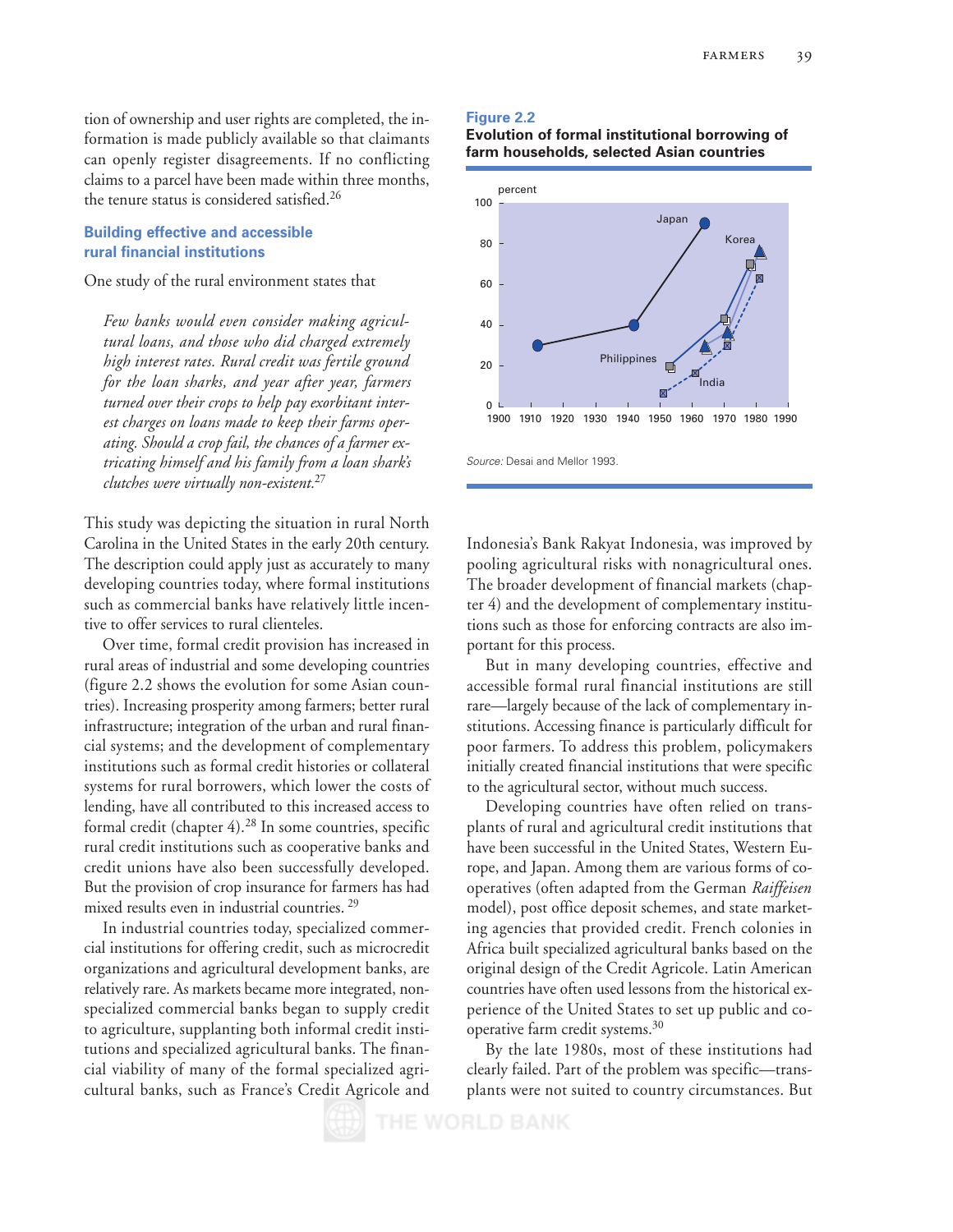other issues also contributed. Urban bias policies, repressive financial policies, and loan targeting to narrow interest groups reduced the financial viability of banks lending to rural sectors. Debt relief programs also raised effective costs for lenders.

As a result, informal financial institutions still dominate in most poorer countries and for poorer farmers. In the mid-1990s, 81 percent of rural borrowing in Nepal was from informal sources, while farmers in Nigeria received 30 percent of their loans from informal moneylenders and 40 percent from *esusu* clubs (cooperative credit arrangements).<sup>31</sup>

*Within* countries, informal sources of credit are disproportionately used by poorer farmers. Data from Nepal in the 1990s show that 97.5 percent of those with per capita consumption below 2,000 rupees (the very poorest rural group) borrowed from informal sources. No rural borrowers with per capita consumption above 50,000 rupees borrowed informally.<sup>32</sup> Surveys from India and Pakistan show similar results. <sup>33</sup> In Thailand a study found that nonborrowers and those who borrowed exclusively from the informal sector tended to have fewer assets as well as lower incomes. Only the largest farmers borrowed from commercial banks as well as some farmers associations, and informal loans were also smaller in size. $34$ 

But the mix between different types of informal lenders has changed with the increased commercialization of agriculture.<sup>35</sup> In India, Pakistan, and the Philippines studies report that crop loans from moneylenders and landlords have been replaced by loans from "commission agents," or traders, who advance credit to buy inputs against a promise that the farmer will sell the produce through them at harvest.<sup>36</sup> These arrangements are usually better for the poorer farmers because they provide access to otherwise unavailable input and marketing arrangements (see box 2.1).

# *Improving rural lending institutions*

Information and enforcement issues are fundamental problems faced by both informal and formal lenders in agriculture. Lenders overcome these problems through a range of institutional mechanisms, which can be "secured" or "unsecured" (table 2.1).

*Secured loans*, offered in exchange for some collateral, are the preferred option for most formal lenders in rural areas because such loans automatically lower information and enforcement costs.<sup>37</sup> Assessing the value of collateral and selling the collateral in case of default can be costly. But in environments with overall

# **Table 2.1**

|  |  |  | <b>Types of rural lending institutions</b> |
|--|--|--|--------------------------------------------|
|--|--|--|--------------------------------------------|

| <b>Type</b><br>of loan | <b>Informal</b><br>institutions                                                                                                                                                                                                                | <b>Formal</b><br><b>institutions</b>                                                                                                                               |
|------------------------|------------------------------------------------------------------------------------------------------------------------------------------------------------------------------------------------------------------------------------------------|--------------------------------------------------------------------------------------------------------------------------------------------------------------------|
| Secured                | Pawnbrokers<br>Moneylenders who<br>take possession<br>of land titles<br>Labor-pawning<br>institutions                                                                                                                                          | Commercial banks<br>Rural development<br>banks<br>Government credit<br>programs<br>Mortgaged credit<br>from traders<br>(sellers of inputs)                         |
| Unsecured              | Moneylenders<br>Credit from traders<br>(purchasers of<br>output)<br>Credit from traders<br>(sellers of inputs)<br>Friends and family<br>Savings groups<br>(including<br>ROSCAs,<br>ASCRAs, and<br>chit funds)<br>Labor-bonding<br>institutions | Some credit unions<br>Credit cooperatives<br>Farmers'<br>associations<br>Nonbank financial<br>institutions<br>(e.g., insurance<br>companies)<br>Microcredit groups |

umulated savings and credit associations. Labor pawning, a historical artifact, involved offering a family member's labor as security. Labor pawning was prevalent in precolonial West Africa (Austin and Sugihara 1993).

weak formal institutions, these costs are still cheaper than the costs of gathering credit information about many small and scattered borrowers or of attempting to enforce a contract through an inadequate legal system.

Building effective systems for secured transactions can promote the development of formal rural financial institutions (chapter 4). In some developing countries, the use of formally collateralized loans is quite limited. Land cannot be used as collateral if legal claims, such as laws limiting "ownership" of seized land to use rights only, are not clear. In some developing countries many assets, such as warehouse receipts or inventory credit, are still not recognized as collateral. Indian law explicitly recognizes warehouse receipts as title documents, but there is no such recognition in Ghanaian law. One way around this enforcement problem is to use movable property as collateral—it can be given to the creditor to hold.

Collateralized loans tend to be given mostly to larger farmers in developing countries. For the lender, such farmers usually have two advantages over poorer and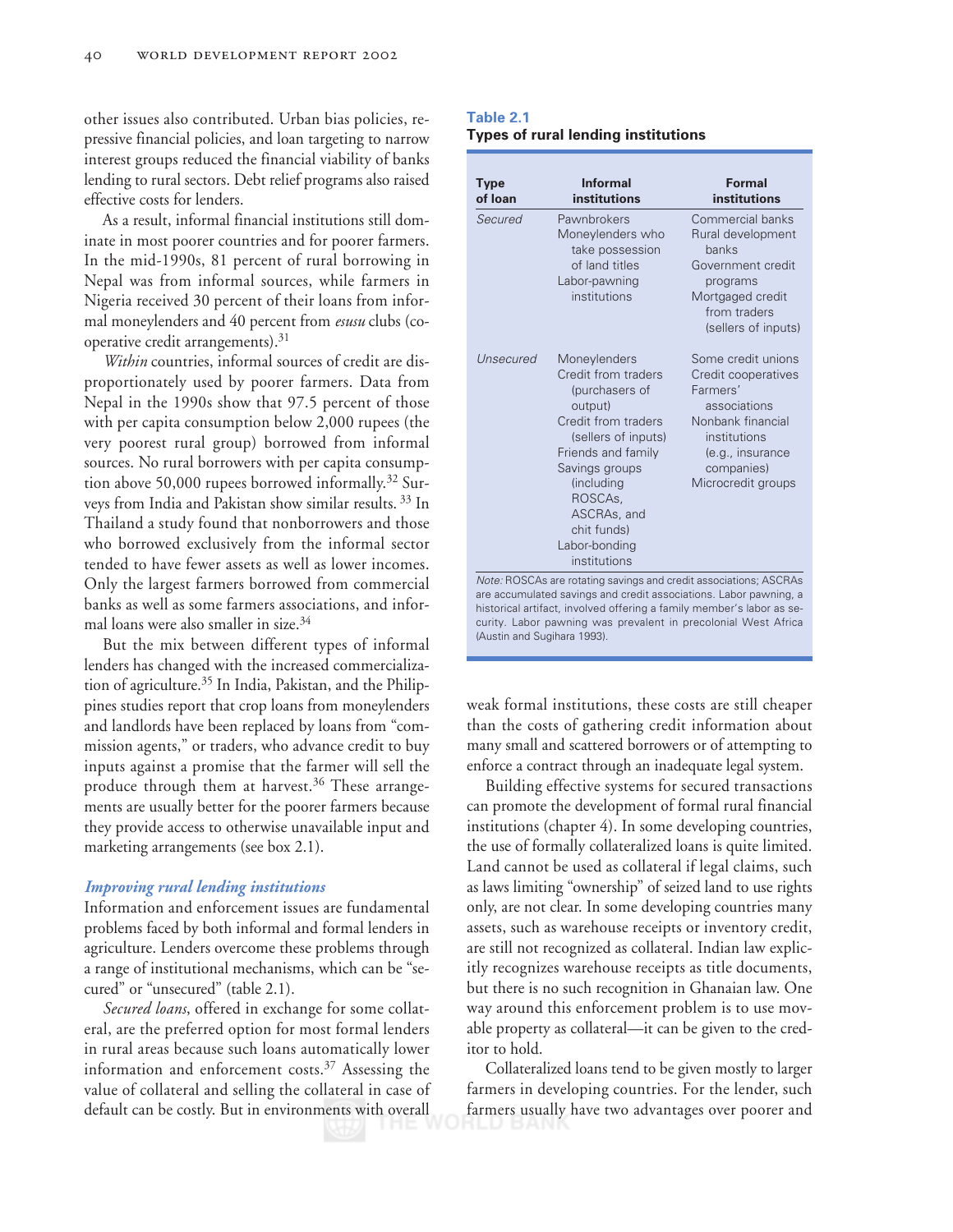smaller counterparts. First, collateral is easily available their property rights over land are more likely to be formally registered, and they are more likely to have movable property of high value. Second, because loan amounts are larger, the lender's unit cost of processing the loan or using the formal judicial system for enforcement are lower.

Poorer farmers often rely on *unsecured loans* from both formal and informal sources. Rural credit institutions in developing countries, whether formal or informal, gather information about the borrower's reputation by word of mouth. These institutions are usually localized and have easy access to information. A study for Thailand, for example, found that informal lenders are often the shopkeepers in the village because the store acts as a center for village gossip and thus information.<sup>38</sup> Some formal institutions, such as credit unions and cooperatives, also tend to be localized and can use past credit history with the institution itself as the main guide for future lending.

Formal and informal lenders, and large and small rural borrowers, interact in complex ways in financial markets in developing countries. Formal lenders such as commercial banks lend directly to the larger farmers and traders for their personal use. But they may also make wholesale loans to traders, who then act as informal lenders, making retail loans in smaller amounts to small farmers and middlemen (box 2.8).

How can rural lending institutions be improved? Experimenting with context-specific institutional design and using new technology to reduce costs are two promising avenues.

The design of new rural lending institutions can be improved by incorporating innovations based on the successful elements of informal institutions and formal interventions. Social and peer pressures, which are particularly effective enforcement mechanisms in informal lending, can contribute to the success of formal rural credit programs in weak institutional environments.<sup>39</sup> Newer microcredit institutions, including those backed by the World Bank and other donors, have adapted many of the same mechanisms for inducing repayment.<sup>40</sup> Some nongovernmental organizations (NGOs) are also trying to emulate informal lenders by serving as a bridge between banks and poor borrowing groups. MYRADA in southern India acts as such an intermediary, aiming to help borrowing groups deal directly with the banks after a few loan cycles.

Successful rural finance institutions cannot always be transplanted from one socioeconomic environment

# **Box 2.8**

# **The intersection of formal and informal lending: marketing agents in the Philippines**

Rice marketers in the Philippines—paddy traders, rice millers, wholesalers, and retailers—act as moneylenders primarily to establish a claim over the farmers' produce and to ensure that they are part of the trading chain. A key to their success as credit intermediaries is that in the absence of sufficient resources of their own, the rice marketers borrow much of their lendable capital (80 percent in one survey) from formal financial institutions. The traders' intimate knowledge of and close contact with the farmers and subsidiary traders ensure that information and enforcement costs are low and that repayment rates are high. Moreover, the rice marketers are a good risk for formal institutions because they have a good history of repayment and the size of their loans is relatively large. These informal rural lenders may also use banks as places to keep their savings.

*Source:* Floro and Ray 1997.

to another. Experimentation around a basic institutional form has been a good way to identify successful institutions. So thriving microfinance institutions around the world differ in operational details. Innovations on different aspects, such as the targeted group and the repayment periods, have been altered to suit the characteristics of different countries.

Giving incentives to loan officers, and rebating a small part of the loan for early repayment, the Unit Desas, part of Bank Rakyat Indonesia (BRI-UD), improved the repayment rate (to 92.5 percent in 1995). $41$ Successfully experimenting with its institutional form, such as the size and composition of its "solidarity groups" of borrowers, BancoSol in Bolivia has grown from a subsidized lending program operated by an NGO to a self-sustaining commercial bank. Learning from successive experiments about how to adapt credit delivery to the local context and farmer needs, an Albanian rural credit program funded by the World Bank grew from offering small-scale credit in seven village credit funds in 1992 to a full-scale rural development project supporting hundreds of village credit funds by 1995 and a follow-up microcredit project since 1999.42

Experimentation helps to understand the impact of a rural finance institution. For example, an element of the Grameen Bank's programs is the requirement that borrowers repay their loans in small installments according to a rigid (weekly) schedule.<sup>43</sup> Imposing a regular repayment schedule can be costly, however. It re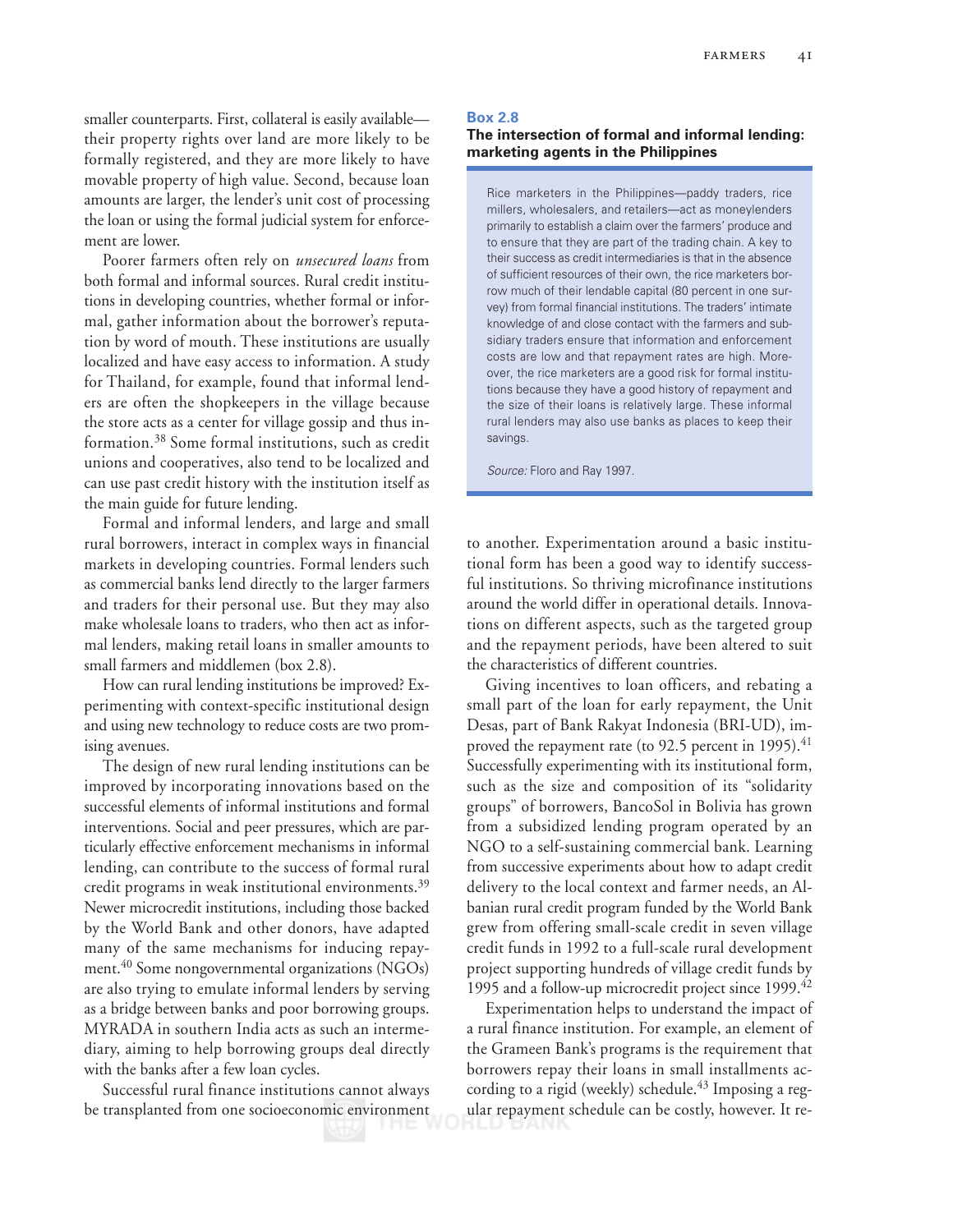duces the attractiveness of long-gestation projects, such as those in agriculture, and helps to explain why informal lenders appear to thrive even in villages where microfinance programs are active.<sup>44</sup>

Technological innovations can also help credit provision. First, the continuing extension of credit-rating services to rural areas brings the promise of eventual integration of urban and rural banking, as has occurred in industrial countries. So far, such information intermediaries are developing mostly in middle-income countries, such as Argentina.<sup>45</sup> "Meta-information intermediaries" are also being developed. These rate financial intermediaries themselves rather than their clients, the first step in the development of credit reference bureaus. Further, they offer financial information in a standardized format. The Micro-Banking Standards Project, funded by the Consultative Group to Assist the Poorest, has recently collected, analyzed, and published data on the financial status of participating microfinance organizations.<sup>46</sup> Micro-Rate, a private credit-rating agency that specializes in evaluating microlenders, offers a similar service.<sup>47</sup>

Second, information technology can reduce transaction costs for both state and private actors. For example, Compartamos, a Mexican NGO, has started giving its field staff inexpensive handheld computers to record data, thereby reducing paperwork and speeding synchronization of data. This has allowed field staff to access and update records far more easily.<sup>48</sup>

Some institutional designs tailored to poor rural areas have been successful. Small minimum balance requirements and liquid savings products are attractive to rural borrowers. In such schemes offered by some rural banks in Asia and Latin America, lenders offset high unit costs by having interest rates increase with the account balance. Administrative costs can also be lowered by maintaining lean field offices and offering efficiency bonuses to motivate staff to be more productive.<sup>49</sup>

Many of the elements explaining the successes of institutions such as the BRI-UD in Indonesia and the Bank for Agriculture and Agricultural Cooperatives in Thailand can be found in any successful institution.<sup>50</sup> These include simplicity in financial contracts, transparency in operations, and integration across markets. Operational autonomy and freedom from political interference are critical for providing the institutions with the freedom to experiment with the terms and types of financial products offered.<sup>51</sup> Moreover, successful rural financial institutions tend to be large, usually serving millions of households. This allows them to reduce

transaction costs and risks by realizing economies of scale and diversifying their portfolios.<sup>52</sup>

The most successful institutions began by financing mainly nonfarm activities and started making agricultural loans only after they had grown into mature institutions. A striking aspect of successful rural financial institutions is that they all operate in relatively densely populated rural areas.<sup>53</sup> Geographic density reduces costs of transactions and makes it feasible, for example, for SafeSave in Bangladesh to send out staff to collect savings from its members on a daily basis.<sup>54</sup> Thus there is a question whether these designs can exist in sparsely populated countries.

#### *Developing rural savings institutions*

Besides access to credit, safe and liquid *savings* instruments are vital for farmers' well-being. In the absence of loans, savings are the only resource for investments. They also provide "self-insurance" against the periodic shocks to income common to agriculture, as farmers add to savings in good times and draw on their savings when times are difficult. Market women in rural parts of western Africa often save their daily earnings by giving them to *susu* men (itinerant savings collectors). The fact that the depositors are willing to pay the deposit taker a fee suggests that there is a demand for safekeeping institutions.

Savings institutions in rural societies are still informal, and savings are often not in financial assets. Rural households in developing countries save in physical assets such as livestock and jewelry. This does not always provide security because these assets may not hold their value in bad times. The success of such a strategy also depends on the level of development of the market for that asset (box 2.9).

The development of formal rural savings institutions, as with rural credit institutions, is inhibited by high costs of operation. Governments have attempted to provide savings facilities in rural areas. But these efforts, on average, have failed to cover their administrative costs. Even some of the fast-growing microfinance programs have relied on external agencies or governments for their sources of funds. The only major exception has been BRI-UD in Indonesia, but here the flow of savings has been from the rural sector to the urban sector.<sup>55</sup>

# *Insuring against risk in agriculture*

Agricultural risk is considerable and covariant—usually all borrowers in an area are affected similarly. These problems are compounded by information problems,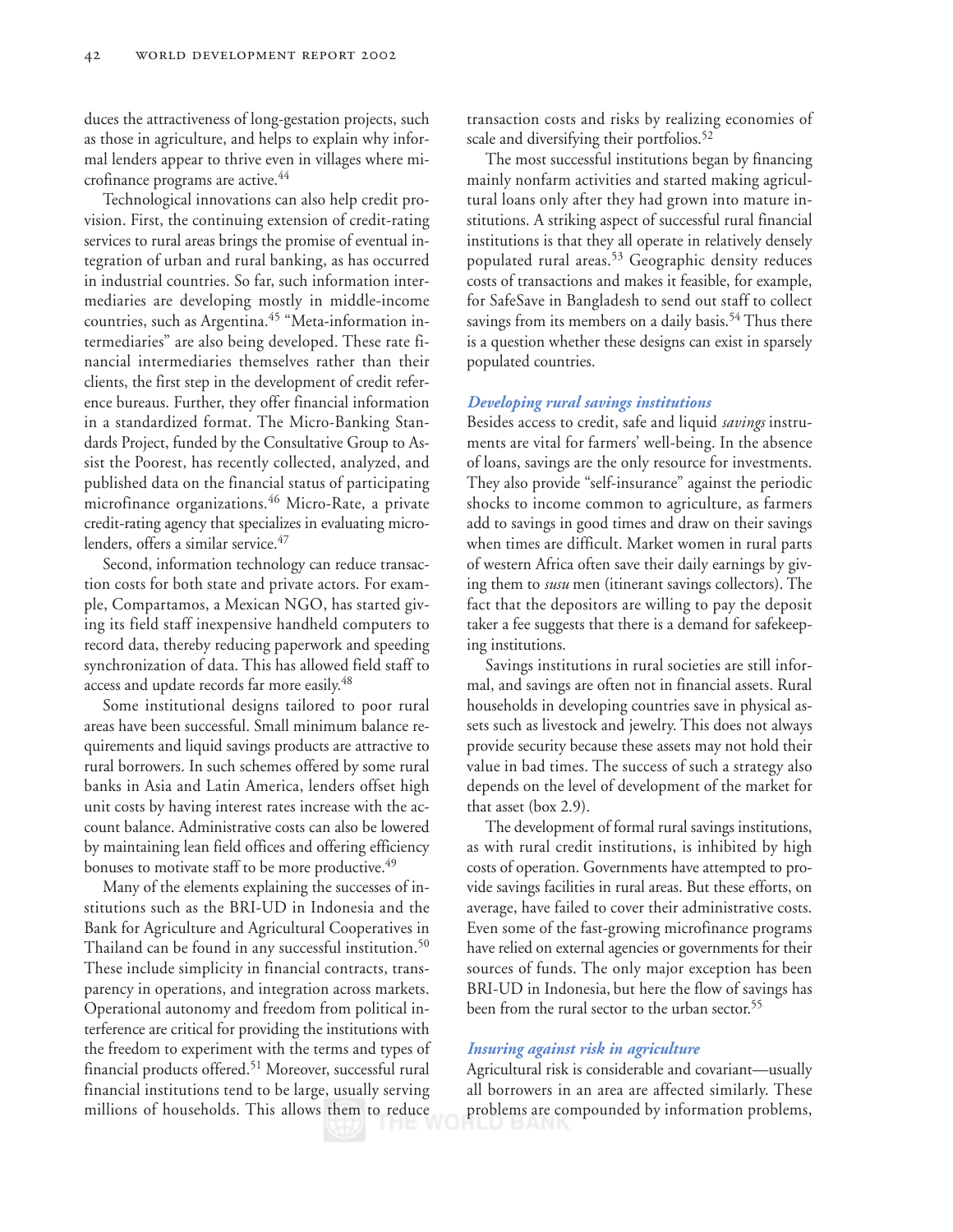which are especially large in developing countries. For crop insurers, specific events such as floods or a locust attack are verifiable, and thus these risks are insurable. But when the yield on an insured crop is reported to be lower than expected, the reasons can be many and are difficult to untangle, and the true value of output is hard to verify. Insurance also provides incentives for fraud or "moral hazard" (low effort or investment by the farmer).

As a result, formal insurance mechanisms for agricultural households are difficult to implement even in richer countries. Unsuccessful attempts to offer generalized crop insurance in developing countries have contributed to the decline of agricultural banks.<sup>56</sup>

In both industrial and developing countries, premiums collected in general agricultural insurance schemes have never been enough to offset the indemnities paid out to farmers (figure 2.3). The situation is clearly worse when high administrative costs are added to the costs related to monitoring the insured. These schemes have historically needed significant government subsidies to stay operational.

Narrowly focused "named-peril" schemes are the only agricultural insurance mechanisms that have functioned without large government subsidies; they have succeeded precisely because they minimize the potential for deception by farmers and do not depend on the farmers' actions or investment. In industrial countries today, agricultural insurance is offered only as event insurance, for example against hail or floods—risks whose occurrence is relatively easy to monitor. In the United States, named-peril plans are the only mechanisms offered by private insurers without government subsidies.<sup>57</sup>

If general crop yield insurance is to be provided in developing countries, it is likely to require subsidies, even if administrative costs are kept at a minimum. A 1995 study of a general crop insurance scheme in India confirmed that it offered considerable subsidies.<sup>58</sup>

Given the limited availability of formal insurance for farmers in developing countries, most insurance arrangements are informal.<sup>59</sup> A study of northern Nigerian villages found that credit contracts were dependent on the nature and amount of shocks affecting borrowers, with lenders bundling credit and insurance.<sup>60</sup>

"Social insurance" agreements between members of a village stipulate that those who are better off once crops are harvested and sold are required to make transfers to the needy. Sometimes, as when individuals have an incentive to leave the community, enforcing this agreement so that these transfers actually occur can be

#### **Box 2.9**

# **Livestock as savings: contrasting evidence from India and Burkina Faso**

Faced with risky environments, rural households often rely on the sale of assets to smooth consumption in the face of income shocks. The main assets that farm households possess are productive assets, in the form of land or livestock. Unlike land, livestock is portable and may offer a useful way for households to buffer against production shocks. In an influential article, Rosenzweig and Wolpin (1993) presented evidence that the sale of livestock, notably bullocks, is used as a consumption-smoothing device by rural households in India. The market for bullock sales and purchases is well integrated regionally, with 60 percent of bullock sales in the sample villages taking place with buyers outside the village. As a consequence, bullock prices do not seem to vary with village-specific production shocks, an important consideration for choosing an asset that one might have to sell in bad times.

An interesting contrast is provided by Fafchamps, Udry, and Czukas (1998), who examined livestock sales and purchases in Burkina Faso and found very little evidence of a similar phenomenon. What explains the difference in these two sets of findings? Livestock markets in rural Burkina Faso, which is much less densely populated than India, are less integrated. Furthermore, the more widespread the agricultural shock (in the case of Burkina Faso, the study period included a drought that affected large parts of the country), the more contemporaneous are household decisions to sell livestock, and the lower the efficacy of sales in smoothing consumption.

difficult (chapter 9). Village-based mutual insurance is also limited because the main sources of risk affect the entire community. Informal insurance arrangements thus face a difficult tradeoff. The very factors that make these informal risk-sharing mechanisms work—geographic proximity and social ties—also limit participants' ability to diversify as a way to lower risk.<sup>61</sup>

# **Building effective institutions for agricultural technology and innovation**

Two centuries ago, Thomas Malthus argued that the world would exhaust its food supplies because population grew geometrically but agricultural production grew arithmetically. Technological change has proved Malthus wrong. Agricultural innovations—such as high-yielding seeds, herbicides, fertilizers, agricultural machinery, and resource management techniques allowed food production growth to outpace population growth. One of the fastest ways to increase agricultural productivity rapidly is the adoption of new agricultural technologies. Rapid productivity growth boosts farmer incomes and helps farmers manage risk.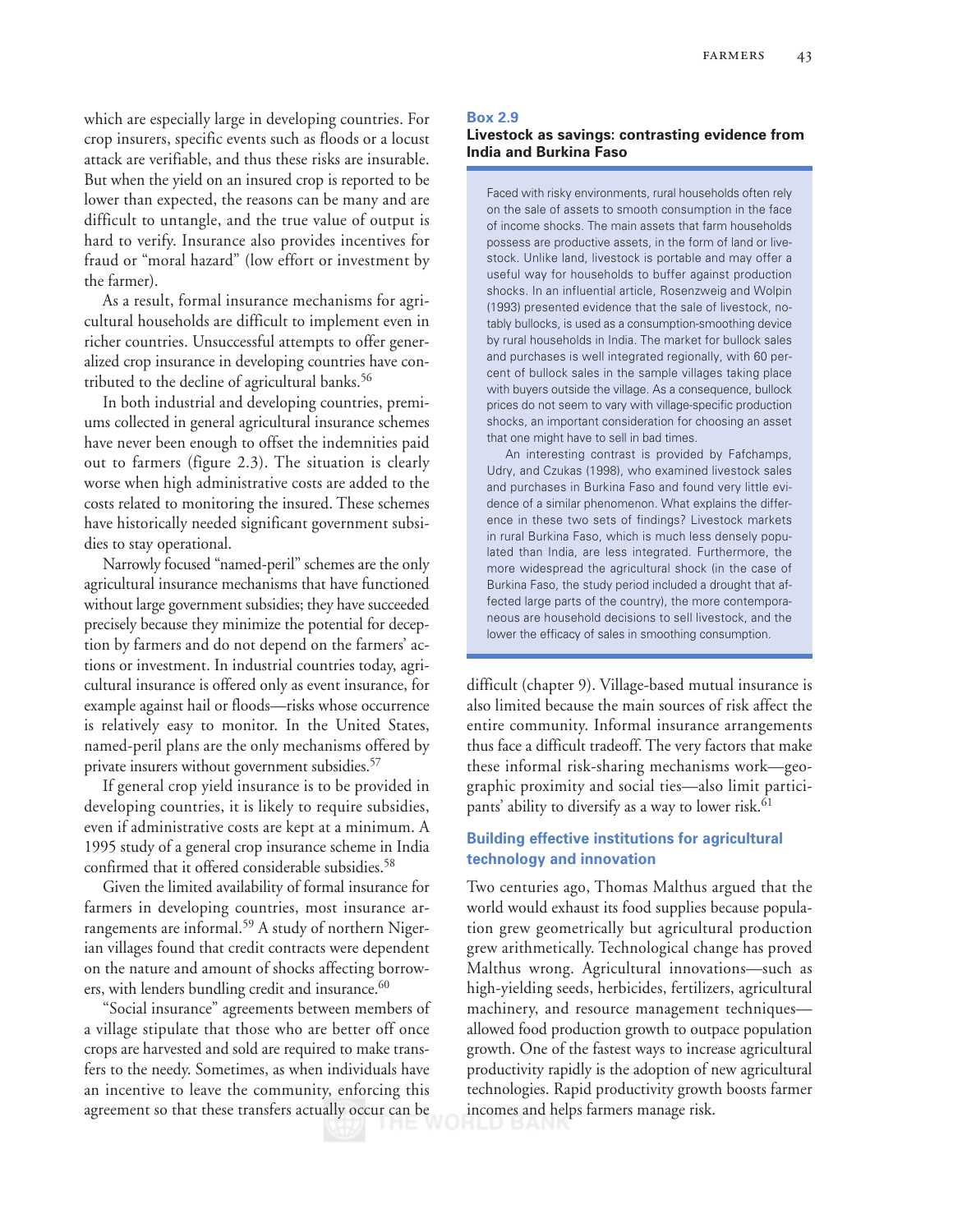



*Note:* The height of the bars indicates the sum of indemnities and administrative costs as a ratio to premiums collected. For premiums to fully cover costs, this ratio should not exceed one. The figure for India does not include the 1989 rabi season, and data for administrative costs are not available. For Japan data are for paddy only, and administration cost data are based on 1989 only. For Mexico figures are for crop insurance only. *Source*: Hazell 1992.

The Green Revolution in South Asia during the 1960s and 1970s illustrates the benefits of agricultural technology. During the Green Revolution small farmers dramatically increased their productivity by adopting high-yielding rice and wheat varieties and using complementary inputs of irrigation and fertilizer. The Green Revolution also generated secondary income effects for landless households.<sup>62</sup> More generally, new technologies have more than doubled global crop yields over the last four decades.<sup>63</sup> Between 1965 and 2000 productivity gains in output per hectare of cereal crops averaged 71 percent globally.<sup>64</sup>

Research to develop agricultural technologies, as well as extension services to deliver them, generate high social rates of return across regions—usually more than 30 percent (figure 2.4).<sup>65</sup> Newer irrigation management techniques, as well as seeds resistant to drought and to pests, have helped to reduce risk. Finally, as discussed in *World Development Report 2000/2001,* numerous studies show that the poor benefit from advances in agricultural technologies, not only through reduced risk, but also through increased demand for their labor and lower food prices.

Many agricultural technologies have characteristics of public goods. That is, they may be at least partially nonrival (one person's use does not lower another person's benefit from it) and nonexcludable—a person who does not pay for the product can still receive it (table 2.2). Private firms will not supply goods and services based on these technologies because they cannot restrict the benefits from the technologies to only those who paid for them. Farmers may not pay for marketing information, for example, if they are able to receive it free from friends and peers. One study in the United States estimated that between 1975 and 1990 private returns to seed companies were only 10 percent of social returns for nonhybrid seeds.<sup>66</sup>

These problems are compounded by the large externalities associated with new agricultural technologies. For example, a farmer may impose a negative externality on his neighbors by failing to vaccinate his livestock against a disease that then spreads to their herds. Conversely, natural resource management techniques produce positive externalities by protecting the quality of resources for future generations. As the Green Revolution showed, adopting new agricultural technology has significant positive externalities for the rural poor. Finally, the lengthy time needed to develop new technologies and the uncertain payoffs can lead to less private research than would be socially desirable.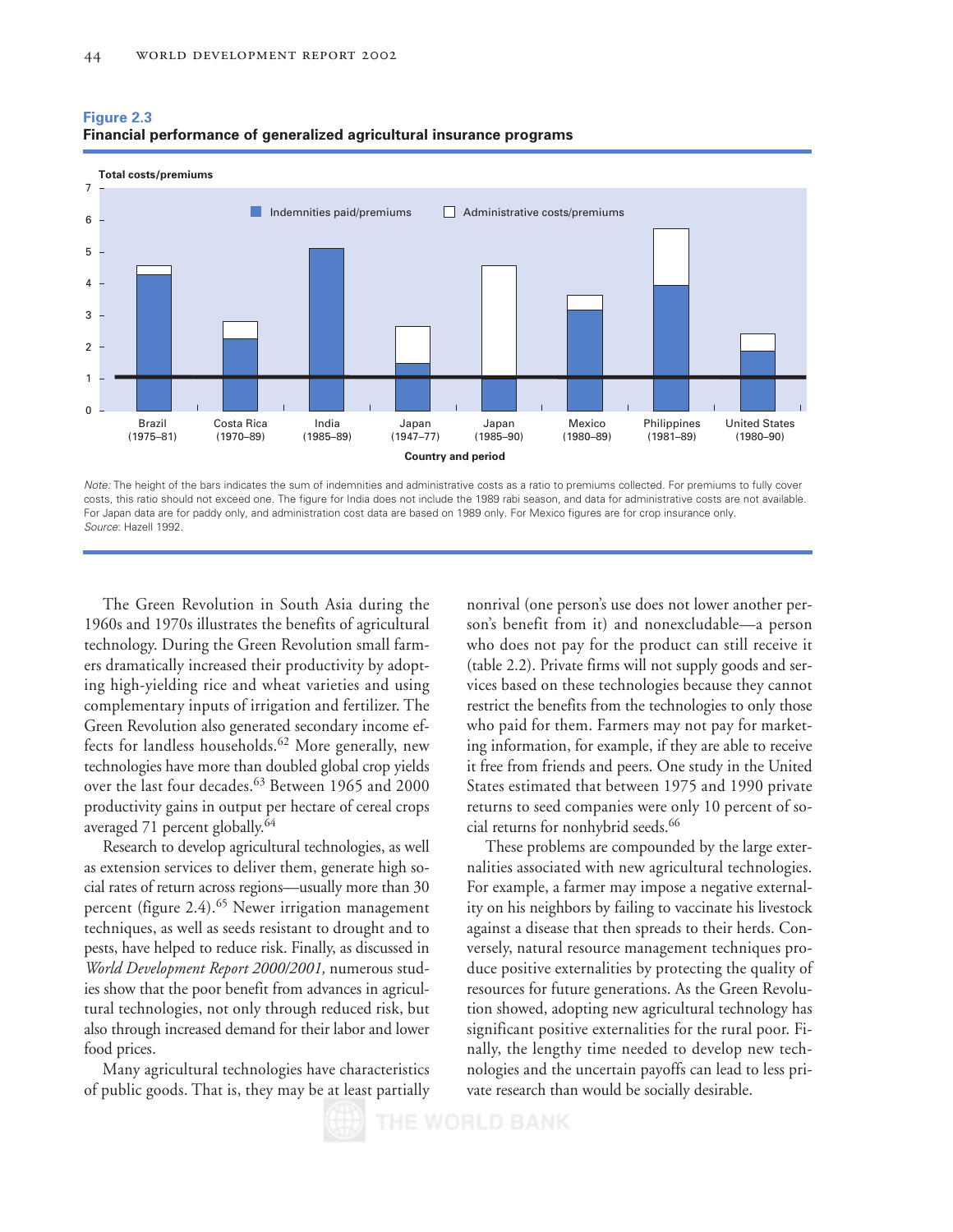**Figure 2.4 Median rates of return on agriculture research and extension by region**



*Note:* Rates of return include private and social returns on investment for both extension and research programs between 1953 and 1998. *Source:* Alston and others 2000.

Taken together, these characteristics of agricultural technology suggest a need for at least some public involvement in the development and delivery of agricultural technologies. The question is, to what extent and in what form?

Public institutions that have provided agricultural technology are under pressure to reform. Fiscal pressures and criticism for inefficiencies have slowed financial support for public institutions in many countries. Moreover, technological shocks, such as the advent of new biotechnologies, and global movements to strengthen intellectual property rights have focused attention on the role of the private sector in developing agricultural technologies. Liberalization of entry into agricultural research and extension services, as well as increased competition, have strengthened existing institutions and led to innovative institutional designs. Better information sharing between providers and users of technology often through decentralization and through international arrangements among technology providers—has also improved institutional quality.

International experience has shown that for private goods technologies such as machinery and biotechnology for commercial farms, research and extension services can be left to the private sector. Public involvement is required only for public goods, such as knowledge-based technologies, and where there are strong market failures and externality effects (such as the secondary effects of technology for poor households). Yet even in these cases, public involvement does not necessarily translate into public provision or monopoly. Moreover, in research there are potentially large payoffs from regional collaborations among several countries—particularly for smaller and poorer countries, where research capacity is low and markets are small.

# *Delivering existing agricultural technologies to farmers*

One of the primary barriers to the adoption of new agricultural technology is lack of knowledge.<sup>67</sup> Extension services are an institution aimed at filling this gap. Another major barrier is overregulation of agricultural technology transfer. This section discusses these two factors.

*Extension services.* The main functions of extension services are twofold: to inform farmers of new products and techniques, and to gather and transfer information from farmers to other participants. This includes collecting feedback on farmer needs as input for research priorities, and learning techniques from one farmer and sharing them with others, for example, irrigation techniques.

In the 1950s and 1960s large-scale extension systems emerged when governments throughout the world invested heavily in services for delivering new agricultural technologies.<sup>68</sup> Estimates show that public sources provide 81 percent of total extension services, with universities, parastatals, and NGOs accounting for 12 percent, and the private sector accounting for only 5 percent. Most of the private sector extension services are provided in industrial countries.<sup>69</sup>

The benefits of extension services are enormous more than 80 empirical studies have demonstrated that extension services generate rates of return averaging more than 60 percent.<sup>70</sup> Numerous other studies show that extension services substantially improve technology adoption rates, awareness, and productivity.<sup>71</sup> These returns are not only for dissemination of sophisticated technologies. Information sharing on rural technology,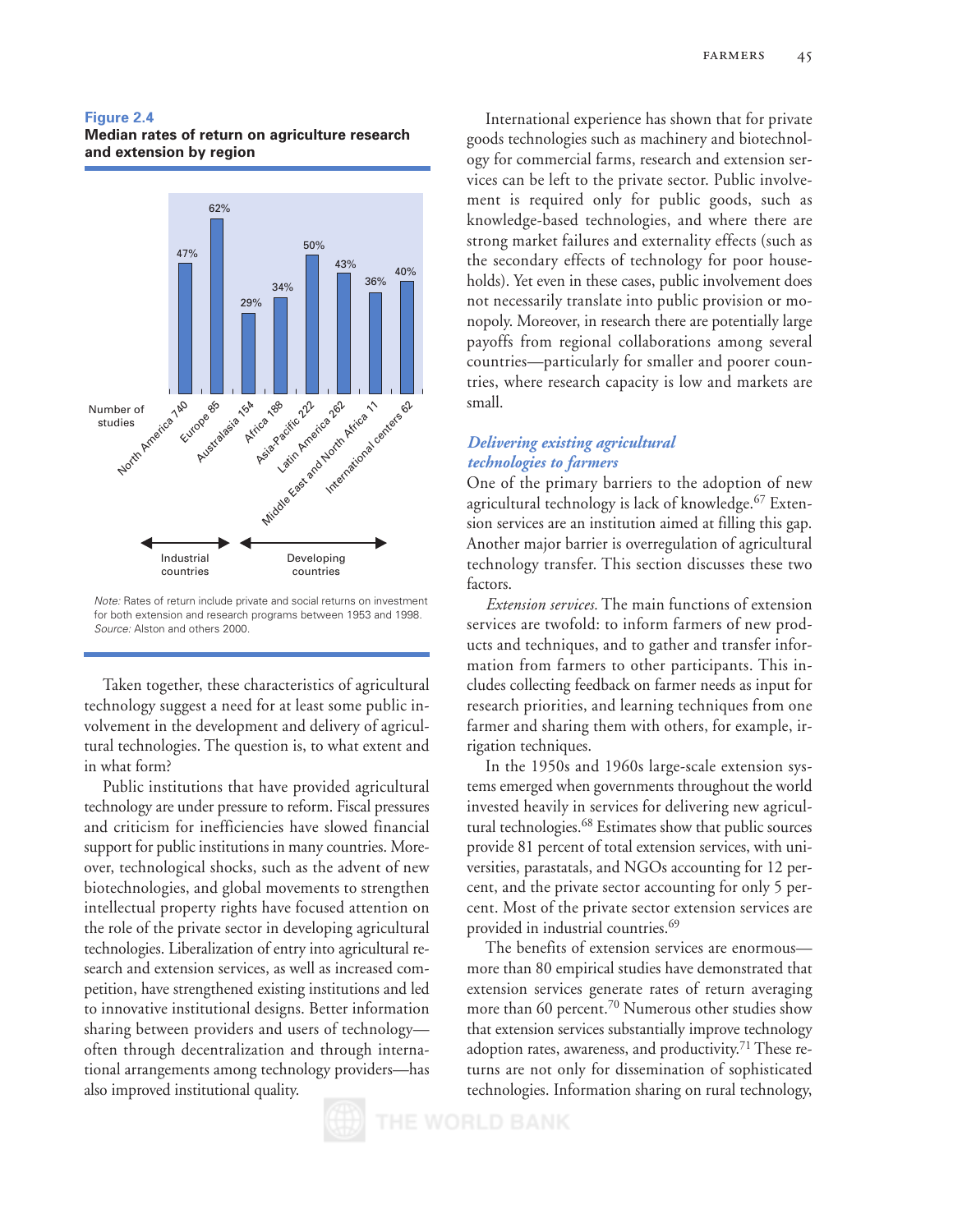| Type of good                                    | <b>Public good</b>                                                                                                                                                                                             | <b>Common pool</b>                                                                                     | Toll                                                                                                                                                      | <b>Private</b>                                                                                                                                                     |  |  |
|-------------------------------------------------|----------------------------------------------------------------------------------------------------------------------------------------------------------------------------------------------------------------|--------------------------------------------------------------------------------------------------------|-----------------------------------------------------------------------------------------------------------------------------------------------------------|--------------------------------------------------------------------------------------------------------------------------------------------------------------------|--|--|
| Features                                        | Nonexcludable and<br>nonrival                                                                                                                                                                                  | Rival but not excludable                                                                               | Excludable but nonrival                                                                                                                                   | Excludable and rival                                                                                                                                               |  |  |
| Examples                                        | $\blacksquare$ Weather forecasts<br>• Market information<br>Livestock manage-<br>ment techniques<br><b>Exercilizer application</b><br>schedules<br>$\blacksquare$ Natural resource<br>management<br>techniques | ■ Self-pollinated seed<br>varieties<br>■ Shared fishery,<br>common pasture<br>management<br>techniques | Soil analysis<br>Farm management<br>computer programs<br>■ Training courses and<br>private consultation in<br>farm management and<br>production practices | ■ Hybrid seeds<br><b>Biotechnology</b><br>products (for example,<br>inputs and seeds)<br>Fertilizers, chemicals<br>Agricultural machinery<br>• Veterinary supplies |  |  |
| Likelihood of<br>private provision              | Very low                                                                                                                                                                                                       | Low                                                                                                    | Higher                                                                                                                                                    | <b>High</b>                                                                                                                                                        |  |  |
| Source: Umali-Deininger 1997; World Bank 2000a. |                                                                                                                                                                                                                |                                                                                                        |                                                                                                                                                           |                                                                                                                                                                    |  |  |

| Table 2.2 |                                                                    |  |  |
|-----------|--------------------------------------------------------------------|--|--|
|           | Where will the private sector invest in agricultural technologies? |  |  |

including simple innovations for the poor and illiterate, can have a substantial impact on productivity (box 2.10).

Despite these successes public extension services have been criticized for being inefficient, ineffective, and poorly targeted. In Kenya, for example, an evaluation in 2000 found that government extension services supported by the World Bank did not meet farmer needs and were targeted toward groups that had a low marginal impact on overall productivity.<sup>72</sup> A 1997 World Bank review of 31 extension projects revealed pervasive problems of inadequate client orientation, weak human resource capacity, and low levels of government commitment.<sup>73</sup>

Some of the problems in public extension services originate from external factors, such as lack of political commitment and dependence on complementary policies. Another problem is that public extension providers are not always made accountable for their actions, and the capacity to manage large and complex extension schemes is limited.<sup>74</sup> Three main types of institutional reform for improving extension services are discussed here—*decentralization, privatization*, and *separation of funding from execution*. Each reform consists of a different combination of public and private involvement. Other important techniques include more participatory approaches and increased use of the media (chapter 10).75

While keeping both service delivery and funding within the public ambit, several countries have *decen-*

*tralized public extension institutions.* This strategy involves transferring responsibility for administrative, fiscal, and political decisions from central to local or regional authorities—usually to government agents but potentially to community groups. By bringing decisionmaking closer to clients, decentralization can increase information flows, build local capacity, and improve accountability. This in turn can improve efficiency, service quality, and access. After the decentralization of extension in Colombia, costs per farmer fell 10 percent, the area covered by extension services tripled, and the number of beneficiaries more than doubled.<sup>76</sup>

Despite its potential, decentralization of extension services presents three major challenges. A national framework is required to avoid confusion of responsibilities between administrative levels and wide variations in quality. Also, decentralization should not apply uniformly to all extension functions. Some activities, such as policy development, highly specialized technical support, and market information services (in which there are more significant economies of scale), can be conducted more efficiently by centralized authorities. Finally, local governments may lack capacity to implement these new institutional responsibilities. (For example, in the Philippines inadequate linkages between research and extension services were exacerbated by decentralization.)  $77$ 

A second strategy is the *privatization of public extension services.* The private sector is likely to invest in dis-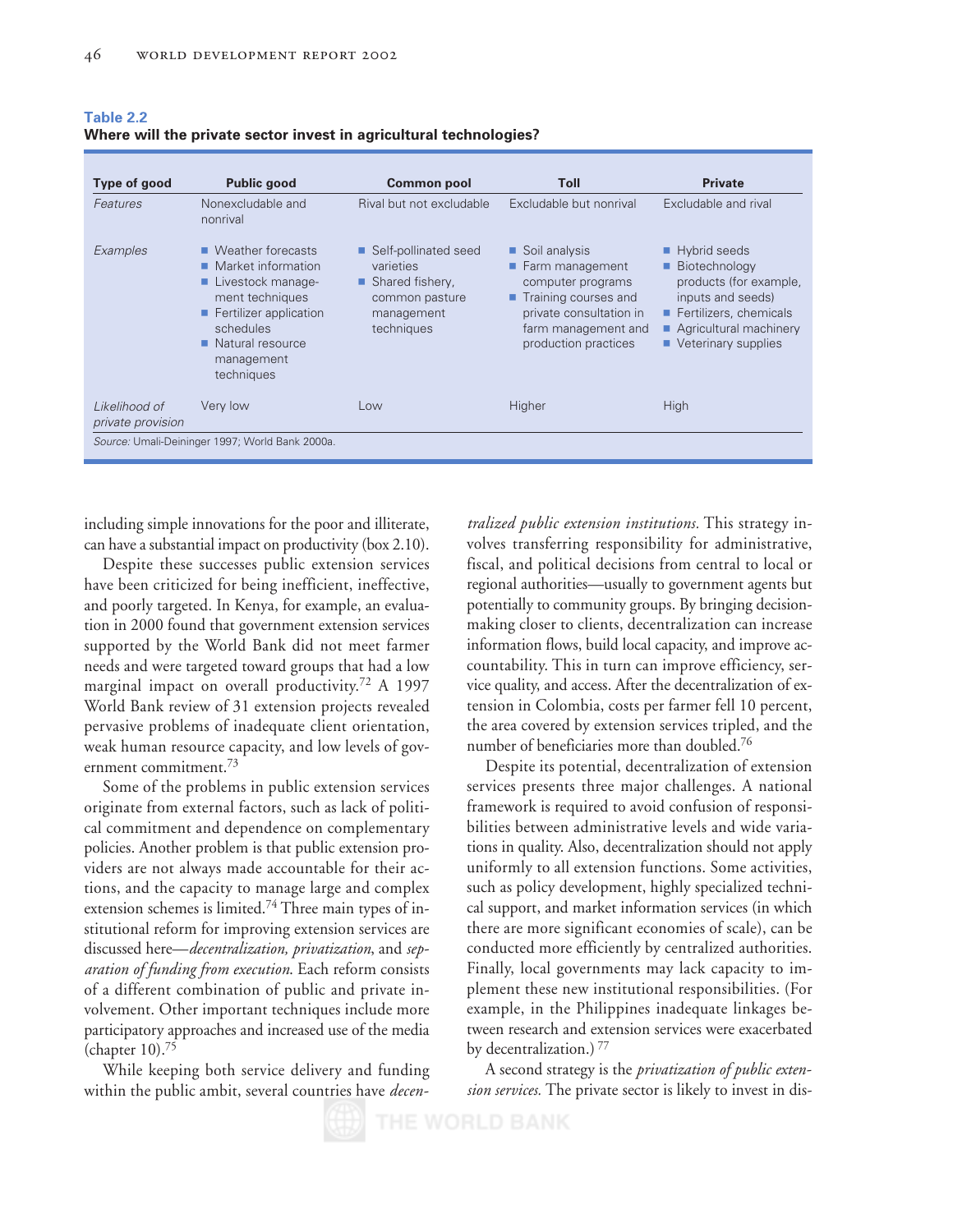### **Box 2.10 Creating an information-sharing network for the poor: SRISTI in India**

In Gujarat, India, a seven-year-old NGO, SRISTI, has pioneered a pathbreaking way for poor farmers to tap into the innovations of their compatriots in the 5,500 villages scattered across the state. Volunteer workers armed with laptop computers travel from village to village searching for low-cost innovations that can improve the earning power or quality of life for poor villagers. Innovations covered in the SRISTI database include an eminently affordable (less than \$10) shoulder-carried pump that can be used to spray the small fields that most poor farmers cultivate and a small stopper that, when attached to rope-and-pulley systems in wells, allows women to rest during the fatiguing process of drawing water. These innovations are catalogued in a database and then circulated through a quarterly newsletter. Work is under way to disseminate the database on-line, with villagers retrieving information through kiosks. To improve access for the illiterate, the kiosks can provide data through a voice interface. By directly addressing the informational constraint faced by dispersed rural communities, SRISTI has a tangible impact on easing the burden of poverty for its constituents.

*Source:* Slater 2000.

semination of goods where knowledge is embodied in the technology itself—for example, in hybrid seeds. The private sector is also better able to extract a return from extension services in commercial farming, even for technologies with public goods characteristics. As illustrated in Argentine dairy farming, private agroprocessing and marketing firms that contract with farmers may provide extension services for knowledge-based technologies as well as for private goods (box 2.11).

Privatization of extension services has enhanced competition and helped develop more effective institutions. For example, partial privatization in the Netherlands reduced overhead expenditure by 50 percent and increased farmer satisfaction ratings by 40 percent.<sup>78</sup> Commercial providers are not the only solution. Institutions for collective action such as farmers' associations have played a central role in delivering extension services—as in the Central African Republic in the early 1970s.<sup>79</sup> Complete privatization, however, can lead to underprovision of public goods or make extension services unaffordable for small and subsistence farmers, as was the case in Chile in the 1970s.<sup>80</sup>

Separating *public provision of extension with private funding* usually involves charging farmers a fee to cover

# **Box 2.11 Private sector extension services in Argentina**

During the 1970s the productivity of Argentine dairy farming was seriously hampered by poor cattle nutrition and poor farm hygiene. Faced with unstable supply and quality problems, the two largest dairy processors—Santa Fe–Cordoba United Cooperatives (SANCOR) and La Serenisima—established extension services for their suppliers. SANCOR's program included financing for agronomist technical assistance, farm visits, artificial insemination services, and accelerated heifer-rearing programs. By 1990, 120 farmers' groups were participating in the program, and each group had assumed responsibility for the cost of technical assistance. La Serenisima created 25 extension branch offices, each of which provided technical assistance to groups of up to 25 medium-to-large-scale farmers. La Serenisima's program also made extensive use of press and broadcasting media to inform farmers of livestock management techniques.

The results of these private extension efforts were extremely positive. Although the number of dairy farms supplying SANCOR decreased by 24 percent, milk production increased by 15 percent between 1976 and 1985. Milk production for La Serenisima jumped by almost 50 percent despite a 6 percent decrease in dairy farm areas of suppliers.

*Source:* Umali-Deininger 1997; World Bank 1989a.

a portion of the cost of the extension service and has the obvious benefit of cost recovery. This type of institutional design may also increase competition by encouraging alternative providers to enter the extension market. Moreover, the fee payment increases the accountability of service providers to farmers. An innovative approach in Nicaragua that introduced paid extension services significantly improved cost-effectiveness and led to a more responsive service. Even poor farmers purchased extension services.<sup>81</sup>

The separation of funding from execution can also take the form of *private provision with public funding*. The main advantage of this separation is to stimulate competition among private sector providers to improve efficiency and service quality. Contracting private providers in specific functions of extension has proved a successful reform strategy in countries ranging from Estonia to Madagascar. In Nicaragua the government has financed extension services by issuing to farmers vouchers for extension services that could be redeemed with either private or publicly provided extension.82

*Deregulation of input markets.* Institutional obstacles often restrict the delivery of new technology. Although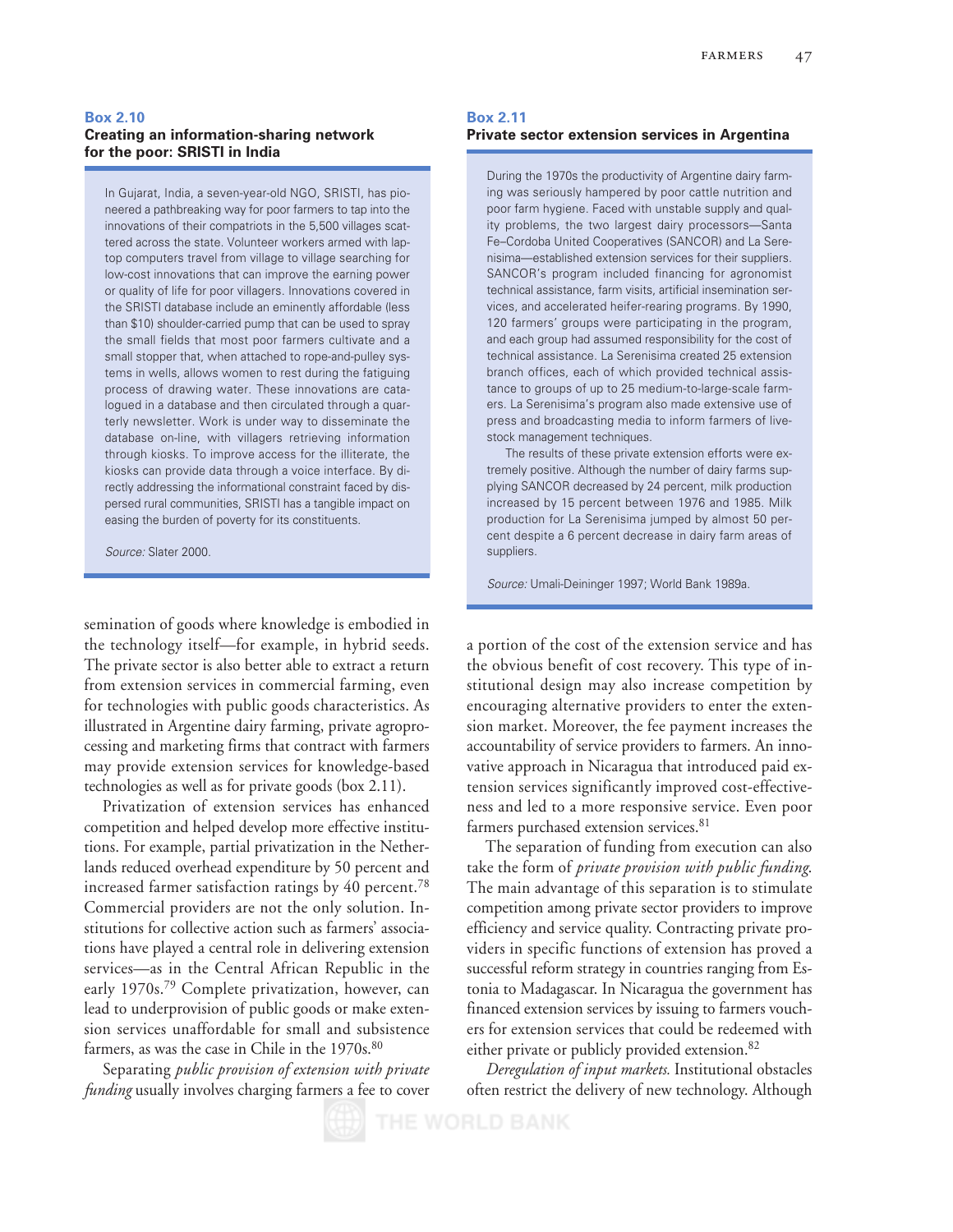most industrial countries have liberalized agricultural technology markets, governments in developing countries tend to overregulate the transfer of agricultural technologies. This is particularly the case in seed markets, but it also applies in markets for machinery, fertilizers, low-risk pesticides, and feed mix.<sup>83</sup> Overregulation is of special concern in developing countries, since it creates opportunities for corruption in less transparent environments and may hinder innovation.

Several types of barriers are applied. First, many developing countries restrict competition, by limiting channels for the introduction of inputs to parastatal monopolies or by controlling market entry. Second, governments have introduced complex systems for testing, approval, and release of new varieties. In particular, compulsory registration and certification of seed varieties, often designed on the basis of public seed-breeding programs, are unsuited to testing seeds from private plant-breeding programs.<sup>84</sup> Finally, key channels for technology transfer, such as trade, technology licensing, and foreign direct investment, are often restricted in developing countries.

Removal of various regulatory barriers and introduction of more flexible standards encourages greater private sector participation in both research and distribution. A powerful illustration of these effects took place in Turkey during the 1980s, when deregulation of the government seed production and sales monopoly (supported by the World Bank) significantly increased introduction of new seed technologies. As a result the returns to maize yields increased by 50 percent and income per hectare rose by \$153—equivalent to an annual net economic gain of \$79 million.<sup>85</sup> Similar examples exist in the deregulation of agricultural machinery markets in Bangladesh, seed markets in Peru, and agricultural input markets in Zimbabwe.86

Besides reducing import and entry barriers to agricultural technologies, competition and information flows are stimulated by (a) introducing voluntary seed certification systems, supported by incentives for certification and enforcing strict disclosure laws for information on seeds and other agricultural inputs; (b) introducing voluntary seed varietal registration or, as an interim measure, introducing automatic registration for seeds approved in selected other countries; and (c) maintaining only those regulations that address genuine public health and environmental externality concerns, but not on the grounds of protecting farmers from potential misinformation.

# *Developing new technologies for agriculture in developing countries*

Research to develop agricultural products presents fundamental institutional challenges. First, it is often longterm and risky and can require significant human resource capacity. Also, agricultural technologies often have public goods characteristics and generate externalities. Third, there is a tension between economies of scale in research and development (R&D) and the need for location-specific technologies. The existence of economies of scale in R&D suggests that research activities should be concentrated. But many agricultural products must be tailored to local conditions, such as climatic and soil conditions—a fact that suggests a need for fragmentation in research. For example, frost-resistant wheat developed for Canadian farmers is of little value to farmers in Sudan. This effect is compounded by the information gaps between researchers and users, which suggests that research institutes need to have effective communication with end users, often through physical proximity.

In developing countries, the demand for locationspecific technologies may be too small to attract private sector investment, as evidenced by the lower levels of such investment (both absolute and relative to gross domestic product) in developing countries (figure 2.5).<sup>87</sup> Similarly, patterns of research expenditure indicate that most private R&D on agricultural seed focuses on development products with longer shelf life, herbicide resistance, and greater suitability for mass production

#### **Figure 2.5**

# **Agricultural research intensity, public and private, 1993**



*Source:* Pardey and Beintema 2001.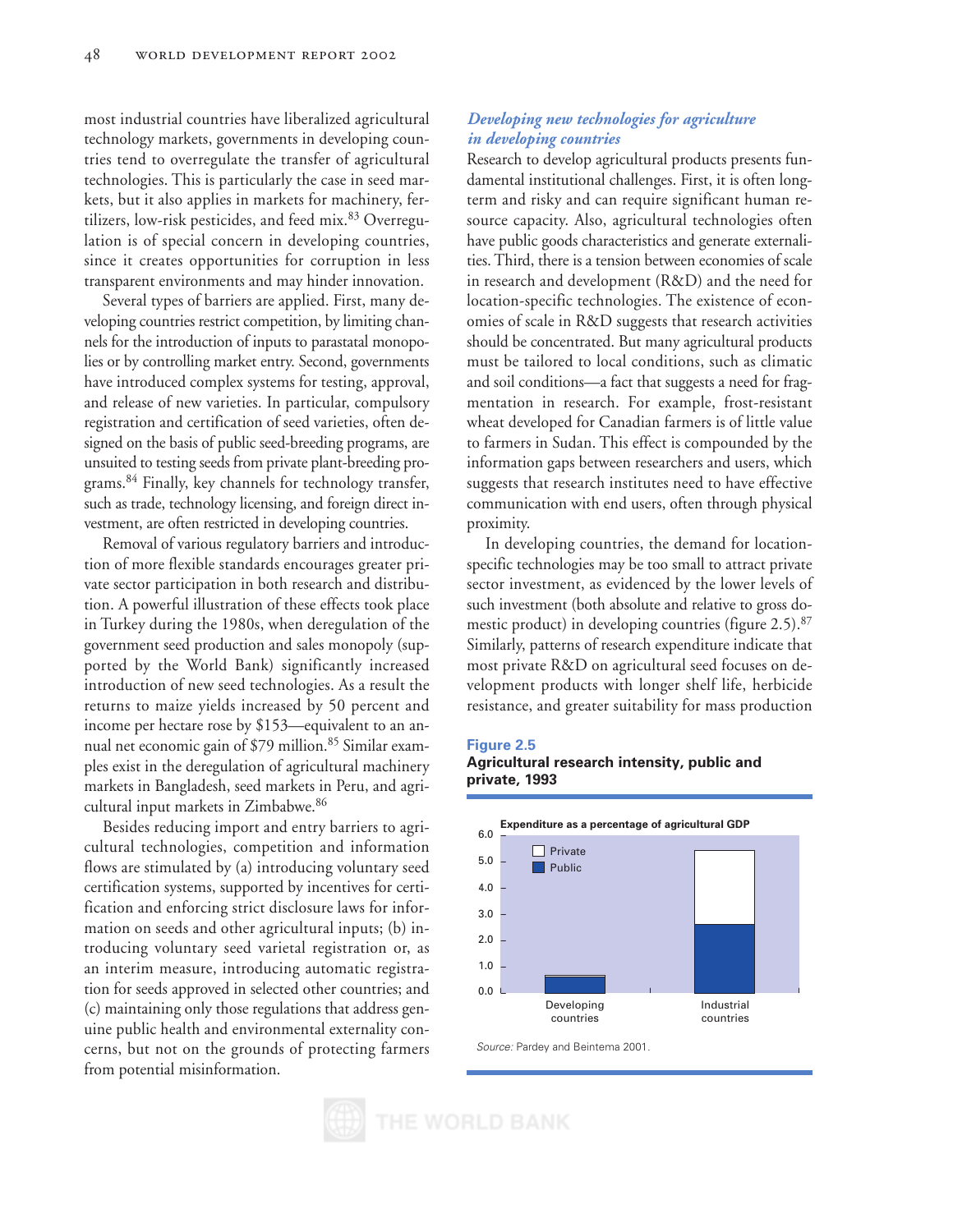techniques. In contrast, developing country priorities are often greater nutritional content and robustness.<sup>88</sup> With some exceptions, notably in research for export crops, the private sector invests little in adapting technologies to local conditions or refining agricultural resource management techniques in developing countries. These are areas of high social returns.<sup>89</sup>

Location-specific technologies for developing countries are more likely to require public intervention and local research or adaptation. Three main institutions affect innovation in agriculture: intellectual property rights, agricultural research institutions, and competitive grants and negotiated contracts.<sup>90</sup>

*Intellectual property rights and private sector research.* Intellectual property rights (IPRs) protect the rents from innovation by regulating replication. R&D costs of developing some agricultural technologies are high compared with technologies in some other industries. For example, it is estimated that new plant protection chemicals cost more than \$150 million to develop.<sup>91</sup> Also, private firms are less able to appropriate the returns from agricultural technologies than from those in many other industries. In agriculture, products can be readily imitated through reverse engineering, or seeds can be bred and resold*.* 

Yet much of the empirical evidence on the benefits of IPRs is inconclusive (see chapter 7 and *World Development Report 1998/1999*). Critics note that numerous agricultural inventions were made without the protection of IPRs, even for private goods. Also, the protection conferred by IPRs is highly limited for some technologies—it would be difficult for a technology producer to enforce IPRs against a heterogeneous group of small farmers who save and replant seeds for their own use. Because of this, private sector investment has concentrated more on seeds with built-in protection for intellectual property. Examples include genetically transformed seeds that will not germinate after the first crop and hybrid seed technology that increases yields and resistance by combining varieties so that the seeds do not breed true and subsequent crops do not perform as well.

The lack of empirical evidence on the benefits of IPRs and the problems with their enforcement raise questions about whether IPRs create value. A more serious concern is that IPRs may impose substantial costs on developing countries. IPRs balance the need to create incentives for innovation with the need to ensure fair access to new technologies. If IPRs are excessively

strong, they can reduce access to agricultural inventions by increasing prices, as documented by various studies, and can potentially enable restrictive business practices.<sup>92</sup> In this scenario, poorer farmers in developing countries will not have access to wealth-enhancing opportunities because they will be unable to afford new technologies. Furthermore, technology development could be hindered when new products are dependent on many other IPRs, raising the costs of innovation. The genetically modified "golden rice," which has the potential to alleviate vitamin A deficiency, a major cause of blindness and immune dysfunction in poorer countries, is reported to be developed with technologies protected by up to 70 patents from 31 different organizations.

Two main strategies can help ensure that IPRs maintain incentives for innovation but do not restrict access to new agricultural technologies in developing countries. The first strategy concerns the type of IPR system that is implemented. Under the 1994 Trade-Related Aspects of Intellectual Property Rights Agreement (TRIPS), which sets minimum standards for IPRs in member countries of the World Trade Organization, two types of plant variety protection systems are permitted—patent protection, or a *sui generis* system (meaning a design unique to the context).  $93$ 

The difference between these two options is vast. Under a *sui generis* system, farmers can replant seeds saved from a previous crop, but under a patent system they are generally prohibited from doing that. Similarly, a *sui generis* system allows breeders to use seeds freely as they research new plant varieties; a patent usually forbids such use. By choosing the option of a *sui generis* system over patents, therefore, countries can help to maximize farmer and breeder access to new plant varieties. Argentina, Chile, and Uruguay are examples of countries that have already successfully implemented *sui generis* systems with clauses to help protect farmers' access to plant varieties.

The second strategy being followed is to build the capacity to manage intellectual property. This approach is also relevant for public research institutes in industrial countries, where intellectual property has required these institutions to invest in resources, appropriate policies, and systems to manage it. In developing countries, managing intellectual property includes seeking partnerships and development assistance from private technology producers.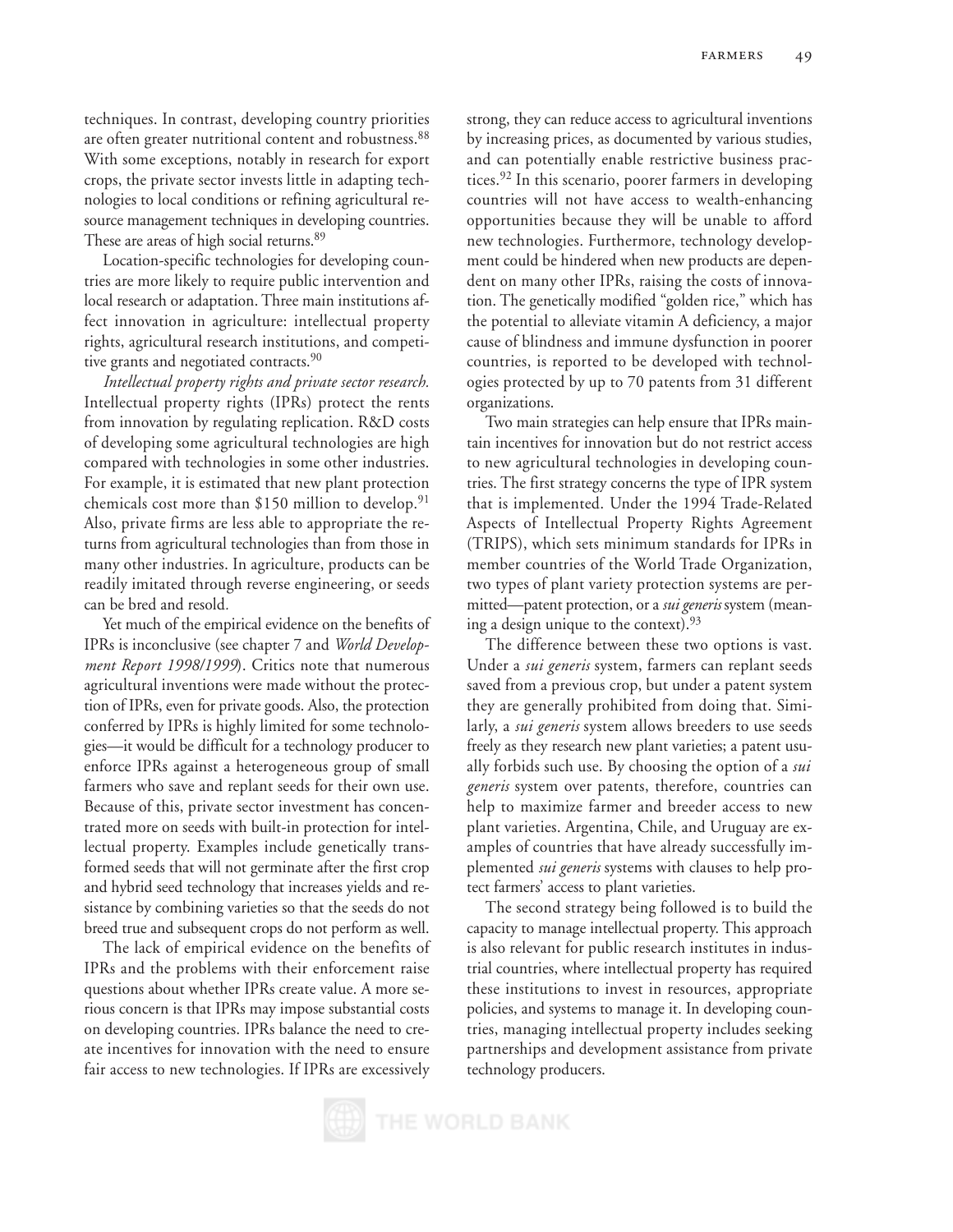Some successful examples of capacity building exist. The Kenyan Agriculture Research Institute (KARI) and Monsanto established a partnership to develop virusresistant sweet potatoes, with Monsanto providing royalty-free licensing of intellectual property, direct funding, basic research components, and technical assistance for KARI to develop and test the product in preparation for its release in 2002.<sup>94</sup> In Mexico a multinational corporation contracted to sell intellectual property to large-scale farmers in the lowlands but donated the technology to small, poor farmers in the highlands. In both cases, the private firms enhanced their public relations image at little opportunity cost, since neither Kenyan nor highland Mexican farmers would have purchased the technologies without the donation.

The potential of these arrangements is limited, however, because they apply almost exclusively to segments of markets, such as marginal farming areas or markets in small and poor countries, that would not support a private sector return. The arrangements also require significant negotiating power and are highly unlikely to be sustained if farmers develop the capacity to pay for technologies.

*Public research institutions.* Agricultural technology markets in developing countries often cannot support private sector returns, even with IPRs, and there are public goods and externality effects. So some level of public sector involvement is required. One such form of involvement is public agricultural research institutes. Currently, national agricultural research institutes (NARIs) account for a large share of agricultural research activity in almost every country and yield high returns on investment (see figure 2.5).

Despite this record, public research institutes are under pressure to reform. They have been criticized for stifling competition by crowding out efforts of the commercial sector. Furthermore, two types of information asymmetries—those among public research institutes themselves and between the institute and the farmer have caused waste. One study revealed that 40 percent of African wheat-breeding programs would have generated higher returns by screening and adapting foreign wheat varieties rather than by locally breeding new varieties. Open information sharing could help build better institutions. Public research institutions have also faced widespread criticism for lacking information on farmer needs and the incentives to respond to those needs<sup>95</sup>

These pressures for institutional reform are reinforced by a global slowdown in rates of public agricultural research investment over the last two decades.<sup>96</sup> Some NARIs have faced drastic cuts; in Russia, for example, funding for some agricultural research institutes plummeted by more than 50 percent during the 1990s.<sup>97</sup>

Two strategies have proved effective in addressing the competition and informational problems facing many public research institutions. These are to clarify the public research mandate, and to introduce mechanisms for information sharing among stakeholders in research.

Under the first strategy, specific priorities and responsibilities for the public sector, based upon public goods and externalities issues, are identified. Key areas for public sector research include plant breeding for crops and environments that are overlooked by the private sector but that will generate social returns, and public research where the primary products are information and advice, such as resource management techniques and prebreeding products.<sup>98</sup> Malaysia, Zimbabwe, and the Maghreb countries are all examples where NARIs are refocusing on smallholders rather than commercial market needs for these reasons.<sup>99</sup> By contrast, refocusing on commercial markets in China weakened public agricultural research output and productivity.<sup>100</sup>

The second strategy is to build more effective institutions through open information sharing. Several institutional changes can help address information gaps between technology developers and farmers. For example, farmer representation on governance committees can help to ensure that information on farmer needs is incorporated in research. Successful examples exist in Mali and Zimbabwe. Another approach involves farmers in testing and adapting new products. This helps to refine technologies that meet user needs and can also increase awareness and therefore dissemination of new technologies. For example, farmer testing was a factor in the rapid adoption of the West African Rice Development Association's drought-resistant rice varieties in Guinea.101

Strengthening the links between extension and research services is another way to improve information flows to researchers about farmers' needs and to farmers about new technologies (box 2.12). Researchextension links have, however, had a mixed record of success. In China a pilot scheme to establish research-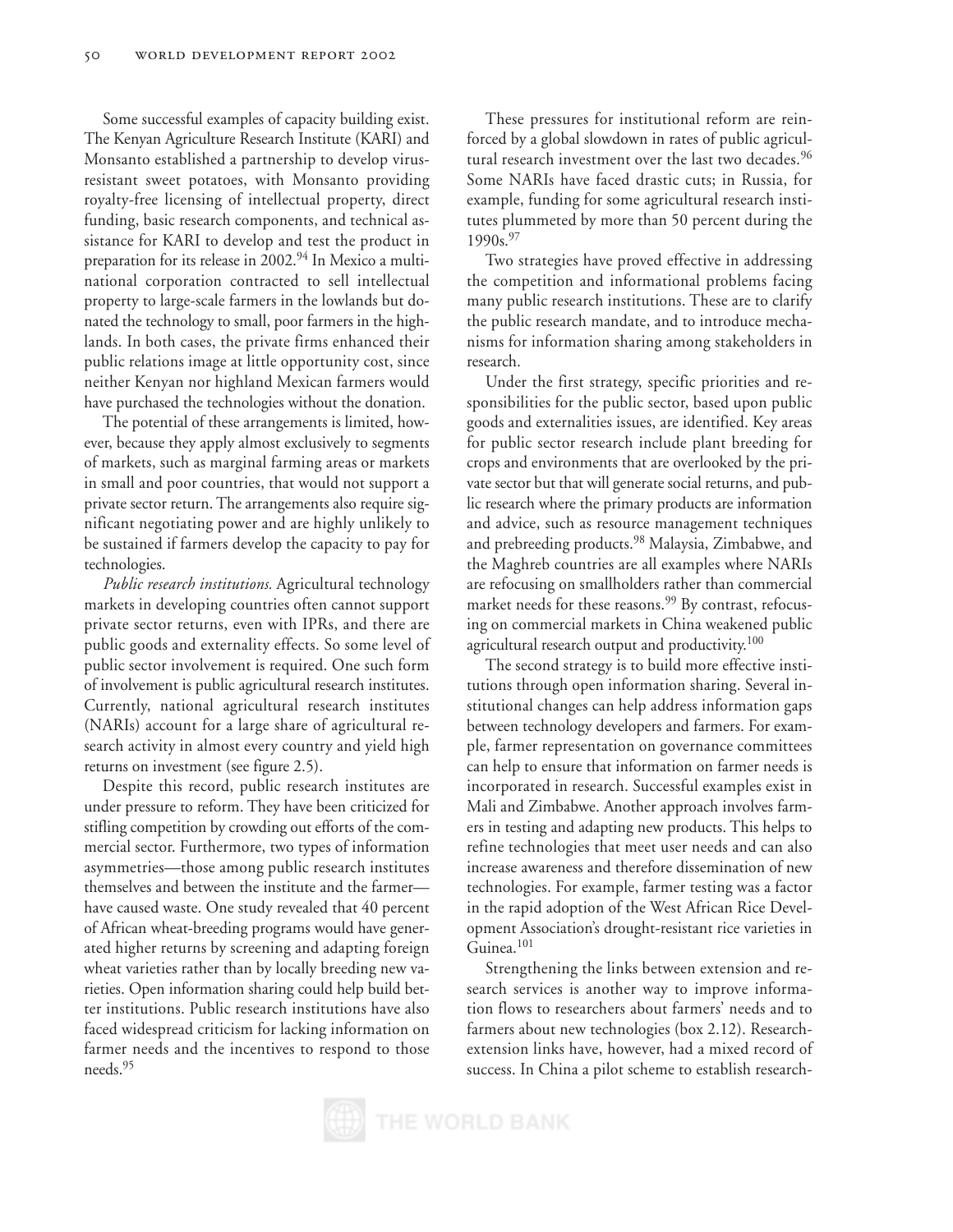#### **Box 2.12 Increasing information flows between farmers and researchers in Ghana**

Historically, different government ministries in Ghana were responsible for agricultural research and extension services. In the late 1990s efforts began to strengthen these linkages. Liaison committees composed of research and extension workers were established in each major agroecological zone. Each committee was charged with producing joint plans for research and extension activities and for conducting joint training sessions, field visits, and on-farm trials. Already, evaluations show that these organizational links have led to more collaboration and information sharing between research and extension, although at a cost of time-consuming meetings and with problems of low monitoring capacity.

*Source:* World Bank 2000a.

extension centers enhanced information sharing between researchers and farmers. By contrast, a 1997 evaluation of research-extension links in Bangladesh found no change in the responsiveness of researchers to user needs.<sup>102</sup> More successful ventures have provided research and extension staffs with incentives to work together to solve farmers' problems.<sup>103</sup>

User financing for public research can also help to improve information flows between farmers and researchers. User contributions reinforce the implicit contract between public researchers and users, which encourages greater participation in research by farmers, as well as a more client-oriented approach by researchers. This strategy also allows diversification of funding sources.

Another fundamental reform is to make NARIs more autonomous, removing them from direct government control and placing them under new autonomous legal frameworks, with an independent governance structure and more administrative flexibility. Creating autonomous agencies can help to improve information flows by facilitating greater stakeholder participation, both in management decisionmaking and in funding of agricultural research. Autonomous NARIs in some Latin American countries have evolved to resemble private corporations more than government agencies.  $104$ In practice, however, autonomy rarely achieves the flexibility and stakeholder representation it aims for, largely because of political pressure and flawed implementation (chapter 5).  $105$ 

# **Box 2.13 International spillovers and the CGIAR**

The Consultative Group on International Agricultural Research (CGIAR) exemplifies an institutional mechanism for encouraging international spillovers. The system was established in 1971 under the leadership of the World Bank in response to widespread concern about food security. The 16 research centers of the CGIAR are trustees of more than 600,000 samples of genetic resources—the largest collection in the world. By enabling free public and private access to these resources, the CGIAR system helps ensure that the benefits from these genetic resources are shared across the world. More than 50 percent of wheat varieties and 30 percent of maize varieties released in developing countries are direct transfers from the CGIAR system—and these figures have doubled over the last 20 years as a result of CGIAR efforts. The influence of CGIAR is even greater when local adaptations of technologies originating from the CGIAR system are considered. Approximately 30 percent of new rice, wheat, and maize varieties released in developing countries are adapted to local conditions from CGIAR parent varieties. Partnerships with national agricultural research institutes are also proving fruitful: research collaboration between CIMMYT, a CGIAR center, and South Africa resulted in maize varieties for poor farmers with 30 to 50 percent higher yields.

*Source:* Byerlee and Traxler 2001; CGIAR 2001.

Finally, sharing information on existing technologies among NARIs generates ideas and improves institutional quality. Public research institutions should focus more on adapting existing foreign technologies to local conditions rather than duplicating existing technologies, as in the wheat-breeding example mentioned above.<sup>106</sup> Promising developments in this direction are the recent initiatives to establish consortiums and contracting arrangements between NARIs and international research agencies, such as the Consultative Group on International Agricultural Research (CGIAR) (box 2.13).

These cooperative arrangements are especially needed for technology development for countries without the human, physical, and financial capacity for research. Through information sharing, research capacity is leveraged rather than built. Spillovers from international research in those agricultural technologies that are global public goods have been shown to benefit both developing and industrial countries. One study estimated that returns from planting or adapting CGIAR wheat varieties are worth more than \$3 billion for the United States alone.<sup>107</sup>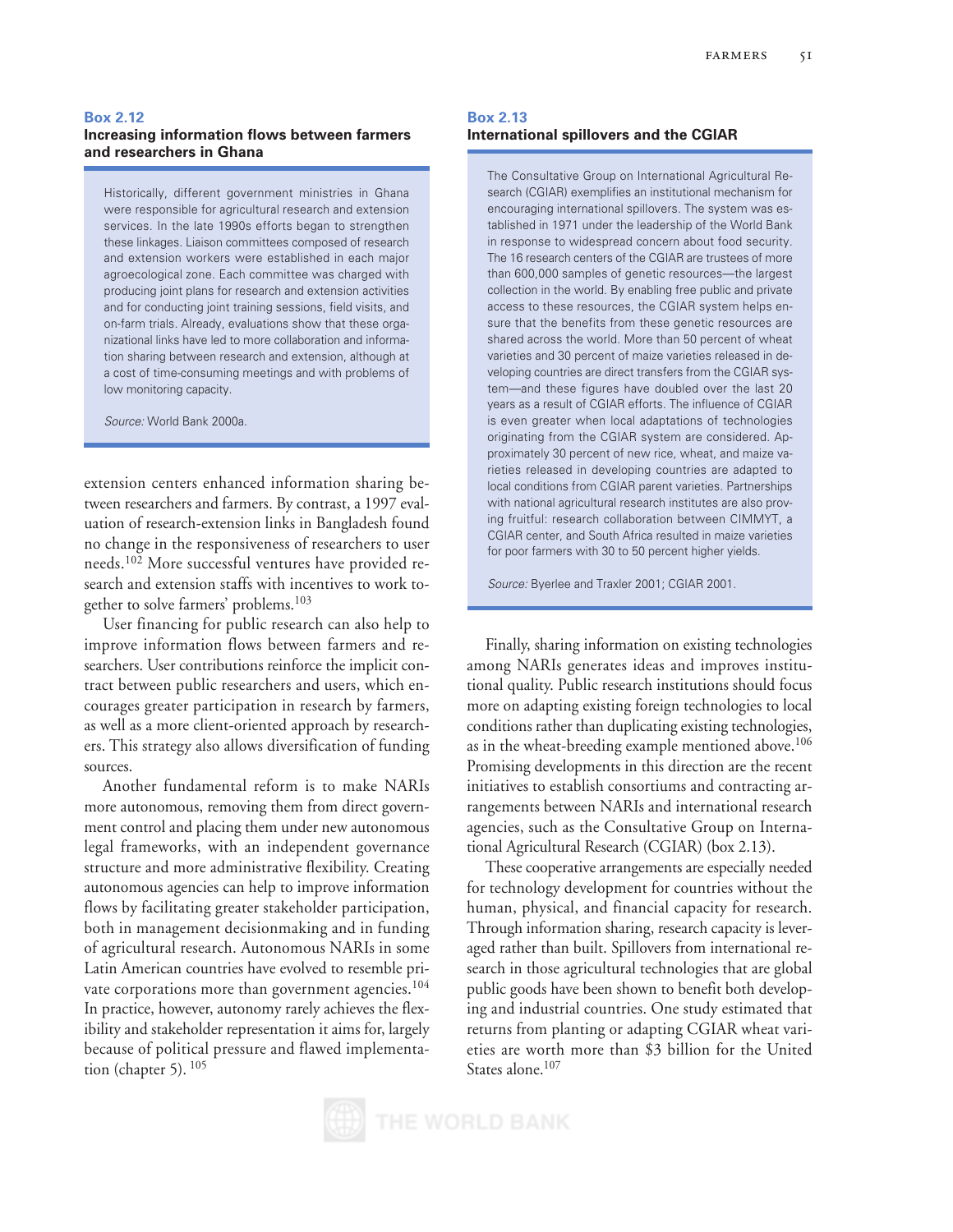*Competitive grant funds and contracting* . Just as the separation of public funding from public provision offers benefits by enhancing competition in agricultural extension, so it does in agricultural research competition helps build better institutions.<sup>108</sup> Competitive grant funds (CGFs) achieve this competition in research by separating the execution of technology development from the funding and determination of research priorities. Allocation of funds to research providers is made on a competitive basis by requesting and reviewing research proposals.

In most developing countries CGFs are relatively new, but they are becoming increasingly popular as a means of allocating public funds. This is particularly so in Latin America, where the availability of research suppliers has enabled substantial increases in funds channeled through competitive grant processes. In the United States, where CGFs have operated for decades, one-sixth of public funding for agricultural research is distributed through competitive grants.<sup>109</sup>

A central advantage of CGFs is that they stimulate competition in innovative activity. Competitive grants allow allocation of resources to the most efficient technology developers and encourage higher-quality research through competition within the private and public sectors. Furthermore, CGFs can be structured to foster open information sharing. For example, requiring joint proposals from providers encourages economies of scale and scope in innovative activity. Adopting demand-driven agendas that require beneficiaries to participate in the design of funded projects increases the relevance of research, as in the case of the Association for Strengthening Agricultural Research in East and Central Africa. Adoption of new technologies can be accelerated by financing joint research and extension projects, as has occurred in Latin America. Finally, CGFs may also encourage more stability in funding by pooling resources from different government departments or industry sources. That is the case in Australia, where multiple government departments and farmers' associations contribute to CGFs.

Experience has shown three main lessons regarding the use of CGFs. First, CGFs should complement, rather than replace, core funding through regular block grants. It is difficult to meet long-term core research needs of many agricultural technologies through CGFs, which, in order to promote competition, are short term in nature (usually three years). $110$  Even for long-term core research needs, however, efficiency gains can be realized by shifting block grants away from government research institutes to negotiated long-term contracts between public funding institutions and private and public researchers. Although this strategy is still relatively uncommon in practice, Australia and Senegal are examples of countries that are experimenting with such negotiated contracts.111

Second, where there are relatively few research providers—as is often the case in small and poor countries the potential benefits from introducing competition through CGFs are obviously limited. CGFs entail significant fixed administrative costs, reaching up to 20 percent of funds in smaller countries. Objective peer review of grant applications also becomes difficult in countries with small numbers of researchers. Approximately 40 developing countries employ fewer than 25 researchers, and 95 employ fewer than 200 researchers.<sup>112</sup> To overcome these challenges, some countries are beginning to experiment with regional CGFs, such as FONTAGRO in Latin America, which was established to encourage greater competition and more innovative and higher-quality research, facilitate open exchange of information and technology, and build research capacity in the region. A similar example exists in East and Central Africa, and there are plans to establish a CGF for West and Central Africa.

Finally, experience has shown that CGFs are better able to reduce information gaps between farmers and researchers and meet user needs if they have an independent governance body that is representative of stakeholders, including public sector, scientific, and farmers' representatives. Although direct representation of a heterogeneous group of smallholder farmers on CGF selection boards is difficult, intermediary organizations may help to substitute for farmer participation. For example, to promote demand-driven research, the agricultural research center VBKVK in Udaipur, India, requires NGOs that work closely with farmers to participate on the selection boards of CGFs.

#### **Conclusions**

Farmers in developing countries can benefit from institutional change that allows them to undertake highreturn activities and investments. With the majority of the world's poor living in rural areas and directly or indirectly deriving their incomes from agriculture, such productivity increases can translate into a reduction in poverty for many. Agriculture is still an important economic sector in many of the world's poorest countries,